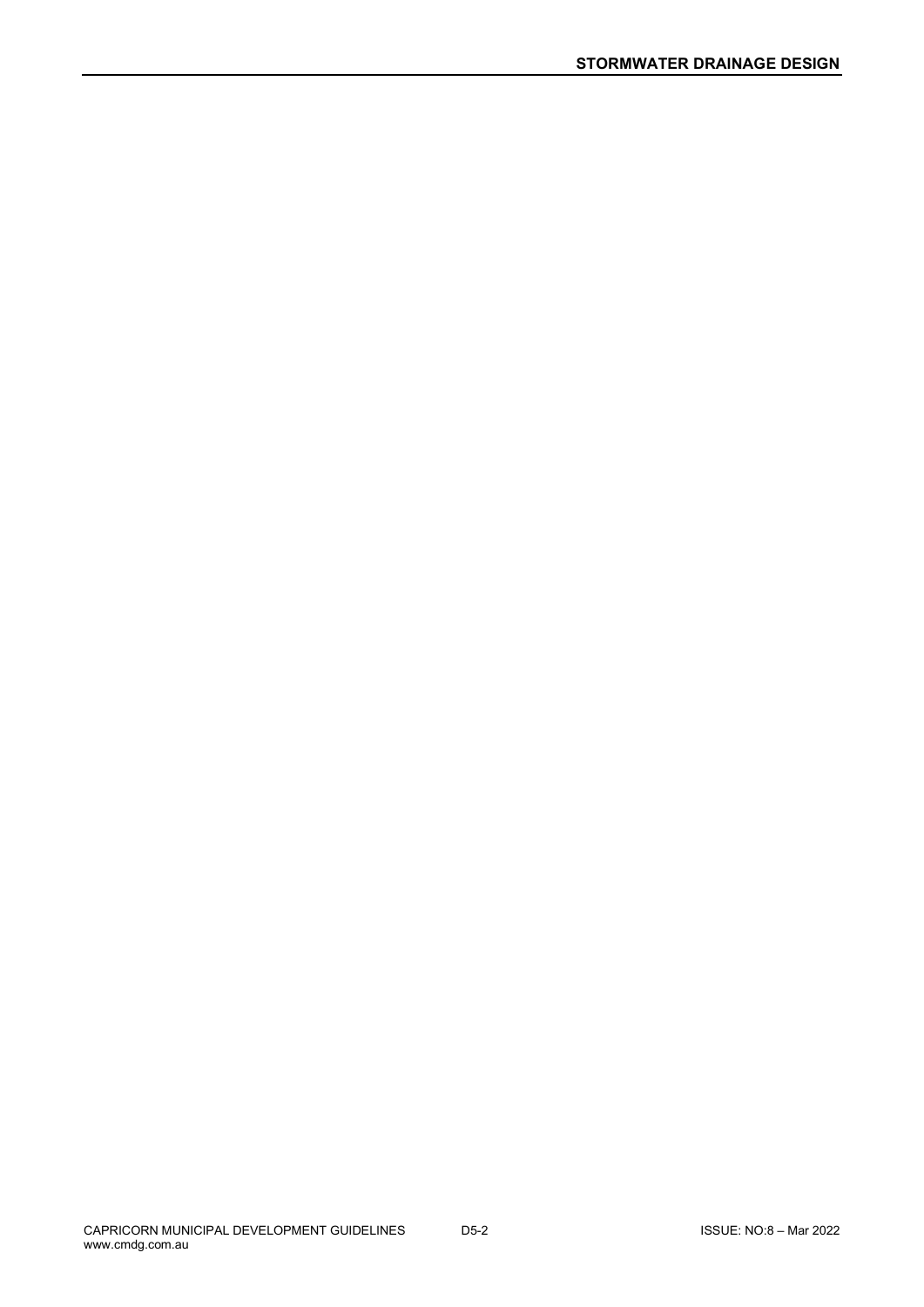## TABLE OF CONTENTS

| <b>CLAUSE</b>                                                                                              | <b>CONTENTS</b> | <b>PAGE</b> |
|------------------------------------------------------------------------------------------------------------|-----------------|-------------|
| <b>GENERAL</b>                                                                                             |                 |             |
| D05.01.<br>D05.02.<br>D05.03.                                                                              |                 |             |
| D05.04.<br>D05.05.<br>D05.06.                                                                              |                 |             |
| D05.07.<br>D05.08.<br>D05.09.<br>D05.10.<br>D05.11.<br>D05.12.<br>D05.13.<br>D05.14.<br>D05.15.<br>D05.16. |                 |             |
| D05.17.<br>D05.18.<br>D05.19.<br>D05.20.                                                                   |                 |             |
| D05.21.<br>D05.22.<br>D05.23.<br>D <sub>05.24</sub>                                                        |                 |             |

## Keeping the Capricorn Municipal Development Guidelines up-to-date

The Capricorn Municipal Development Guidelines are living documents which reflect progress of municipal works in the Capricorn Region. To maintain a high level of currency that reflects the current municipal environment, all guidelines are periodically reviewed with new editions published and the possibility of some editions to be removed. Between the publishing of these editions, amendments may be issued. It is important that readers assure themselves they are using the current guideline, which should include any amendments which may have been published since the guideline was printed. A guideline will be deemed current at the date of development approval for construction works.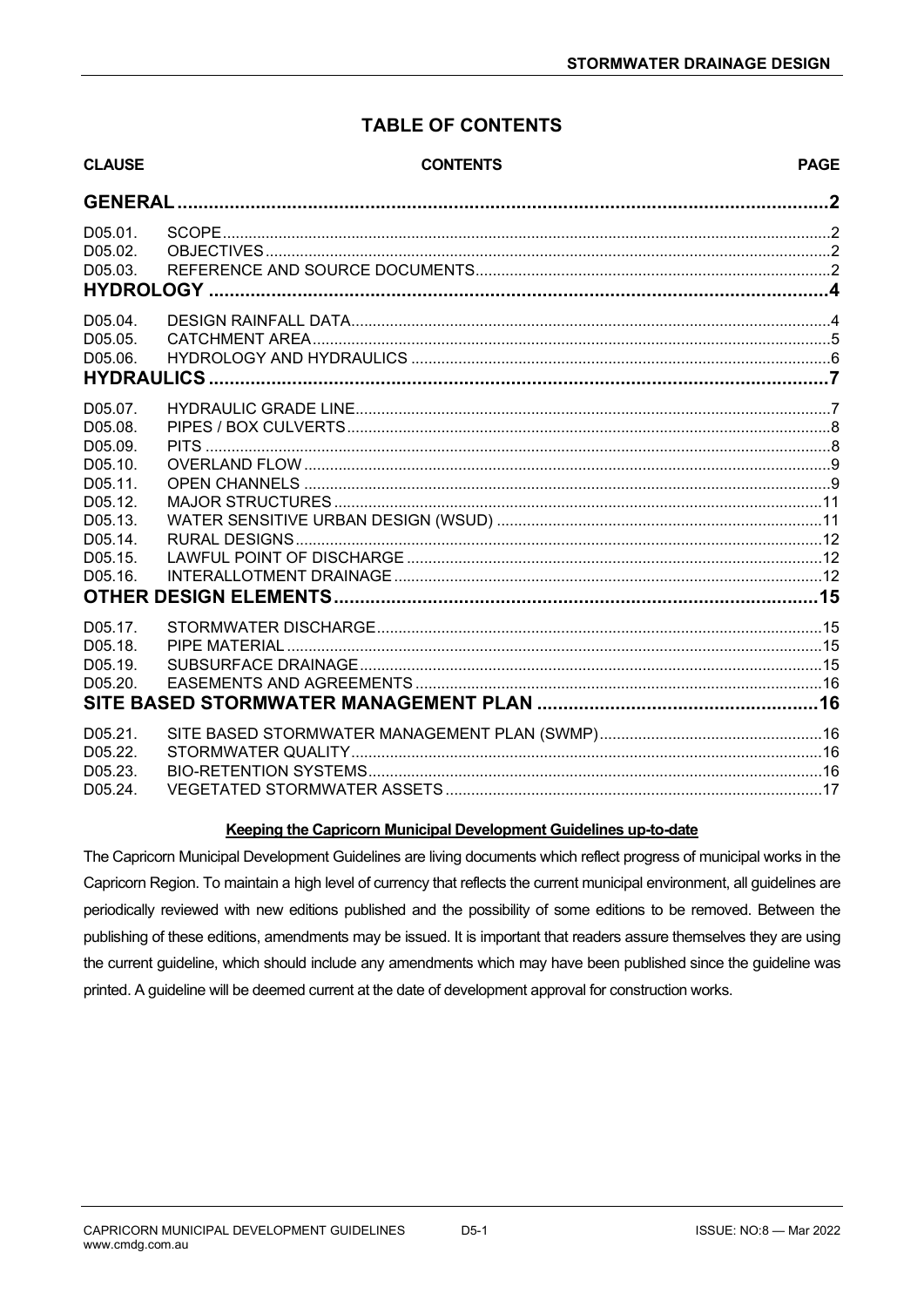## **GENERAL**

#### D05.01. SCOPE

- D05.01.01. This section sets out the guidelines for the design of stormwater drainage systems for urban and rural areas.
- D05.01.02. The following order of priority for interpretation of documents will apply: (Please note that reference to a Guideline or Standard, is reference to the latest version of the relevant document, unless specifically a version number is specifically stated)

Order of **Priority** 

- 1. CMDG D5 Stormwater Design Specification
- 2. Queensland Urban Drainage Manual (QUDM)
- 3. AUSTROADS
- 4. DTMR Specifications and Standard Drawings
- 5. Australia Rainfall and Runoff
- 6. Australian Standards

#### D05.02. OBJECTIVES

D05.02.01. The objectives of stormwater drainage design are as described in the Queensland Urban Drainage Manual (QUDM).

#### D05.03. REFERENCE AND SOURCE DOCUMENTS

#### (a) CMDG Specifications

- C220 Stormwater Drainage General
- C221 Pipe Drainage
- C222 Precast Box Culverts
- C223 Drainage Structures
- C224 Open Drains including Kerb & Gutter

#### (b) Australian Standards

- AS1254 PVC-U pipes and fittings for stormwater and surface water applications.
- AS2032 Installation of PVC pipe systems.
- AS3725 Design for installation of buried concrete pipes.<br>AS4058 Precast concrete pipes (pressure and non-pres
- AS4058 Precast concrete pipes (pressure and non-pressure).<br>AS4139 Fibre reinforced concrete pipes and fittings.
	- Fibre reinforced concrete pipes and fittings.
- AS1597.1 Precast reinforced concrete box culverts Small culverts (not exceeding 1200mm span and 1200mm height).
- AS1597.2 Precast reinforced concrete box culverts Large culverts (exceeding 1200mm span or 1200mm height and up to and including 4200mm span and 4200mm height).
- AS3500.3 Plumbing and drainage Stormwater drainage.

#### (c) Other

Queensland Government

- Land Act 1994
	- Land Title Act 1994

Department of Energy and Water Supply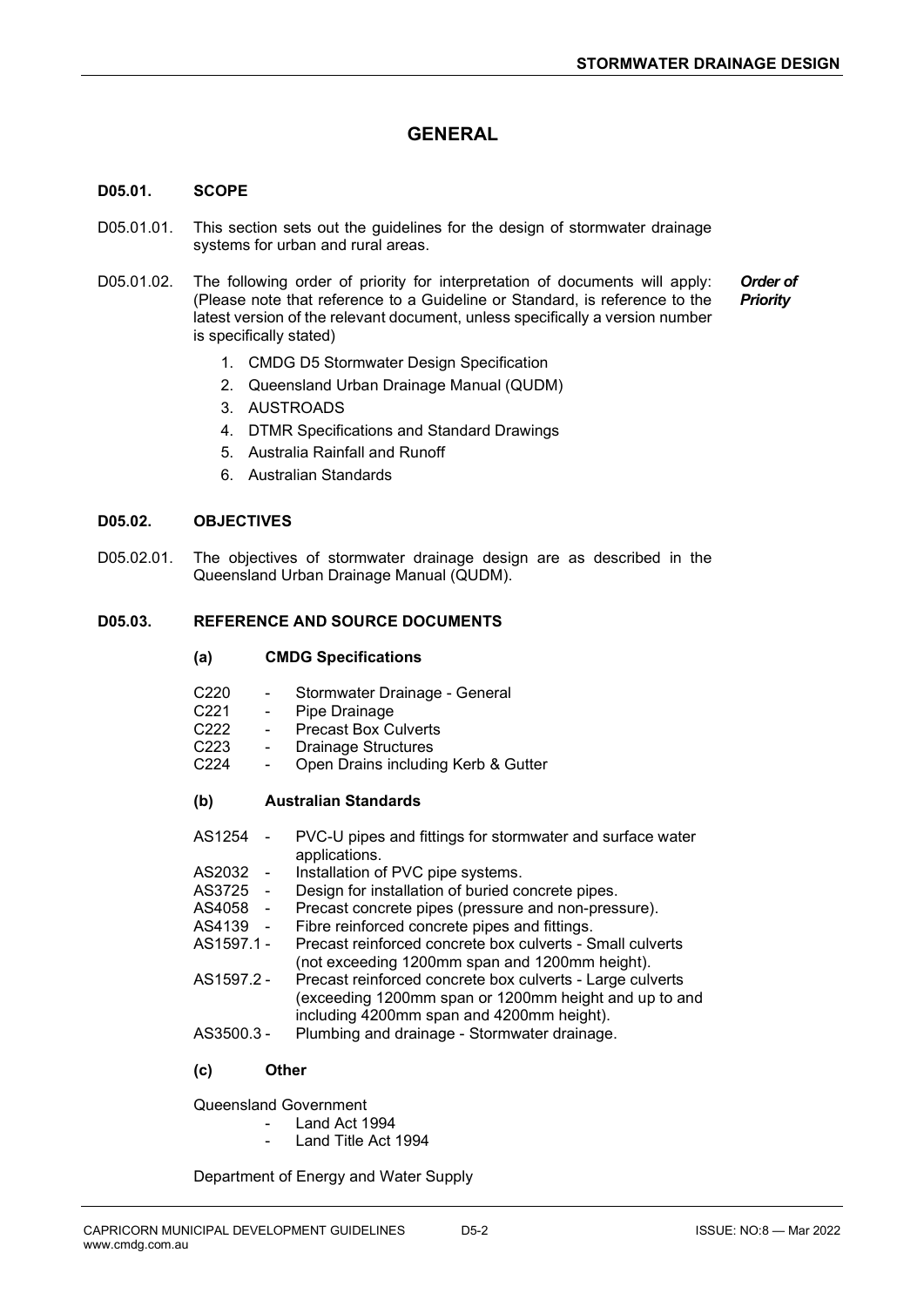- Queensland Urban Drainage Manual (QUDM), latest edition.

 Department of Environment and Heritage Protection Queensland Water Quality Guidelines 2009

- Department of Infrastructure, Local Government and Planning
	- State Planning Policy 2017

Department of Transport and Main Roads.

- Manual Road Drainage (2015)
- Standard Drawings

Geoscience Australia

Australian Rainfall and Runoff (ARR) 2016.

#### **AUSTROADS**

- Guide to Bridge Technology series
- Guide to Road Design
- Part 5: Drainage General and Hydrology Considerations
- Part 5A: Drainage Road Surface, Networks, Basins and Subsurface.
- Part 5B: Drainage Open Channels, Culverts and Floodways

Engineers Australia

Australian Runoff Quality - A Guide to Water Sensitive Urban Design.

 Institute of Public Works Engineering Australasia, QLD Division. Standard Drawings, 2013

- Healthy Waterways
	- MUSIC Modelling Guidelines
	- Practice Note MUSIC Modelling of Bioretention Systems with Infiltration
	- Bioretention Technical Design Guidelines
	- Concept Design Guidelines for Water Sensitive Urban Design.
	- WSUD Technical Design Guidelines for South East Queensland.
	- Deemed to Comply Solutions Stormwater Quality Management
	- Construction and Establishment Guidelines: Swales, Bioretention systems and Wetlands International Erosion Control Association
	- Best Practice Erosion and Sediment Control document

Concrete Pipe Association of Australia

- Hydraulics of Precast Concrete Conduits.
	- Colebrook White Charts

Australian National Conference On Large Dams, Leederville WA.

- ANCOLD 1986, Guidelines on Design Floods for Dams.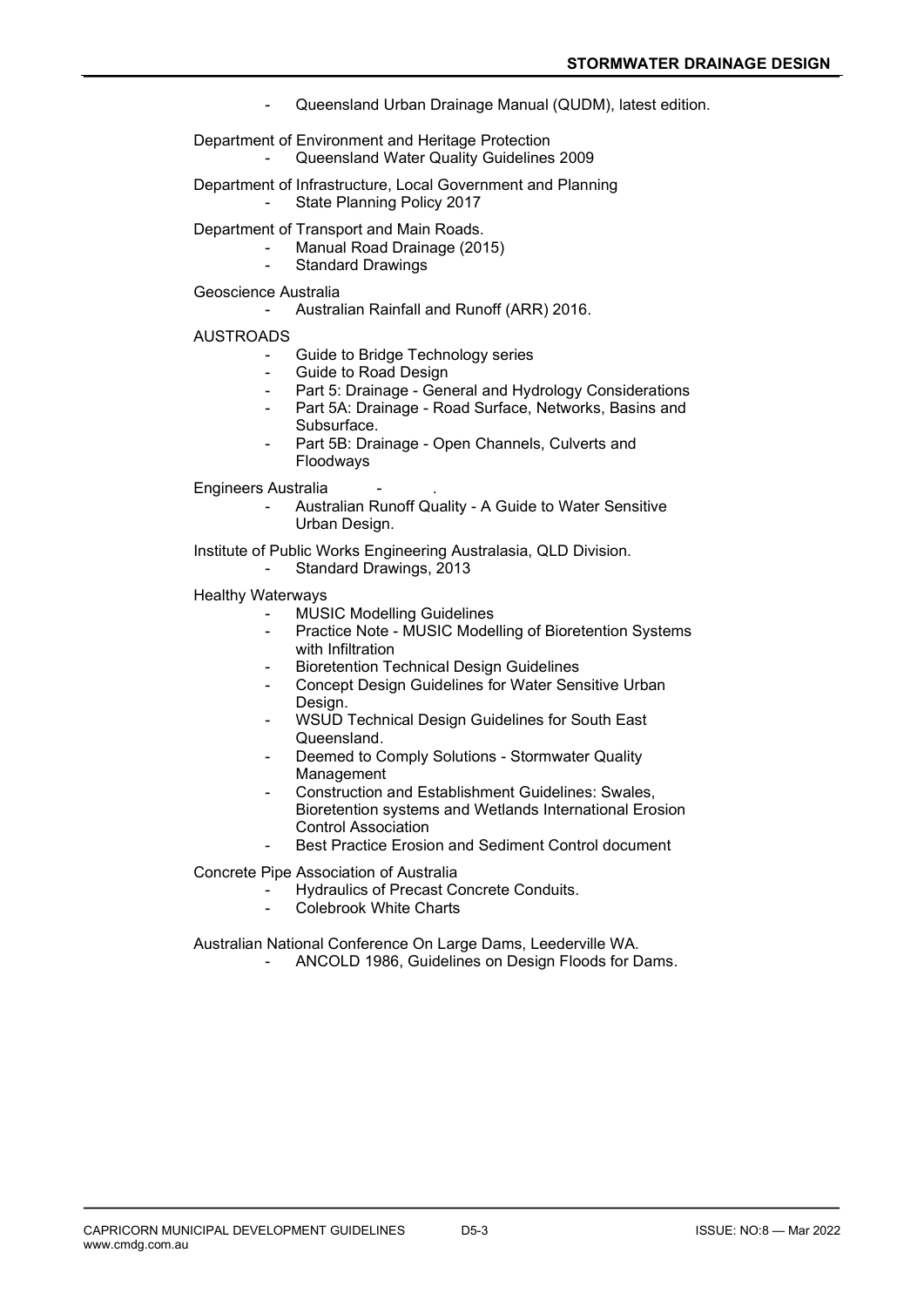## **HYDROLOGY**

#### D05.04. DESIGN RAINFALL DATA

- D05.04.01. Design rainfall shall be determined in accordance with Book 2 of Australian Rainfall & Runoff (ARR) - A Guide to Flood Estimation (2016). Intensity-Frequency-Duration (I-F-D) data is to be derived from information obtained within the Bureau of Meteorology (BOM) website. The assessment must be based on latitude and longitude of the location under design. Refer to www.bom.gov.au/water/designRainfalls I-F-D Data
- D05.04.02. Design Annual Exceedance Probability (AEP) for the Minor System shall be in accordance with Table D05.04.1 ARI and AEP

| Development Category <sup>4</sup>                                       | <b>Minor System</b>                |                 |    |
|-------------------------------------------------------------------------|------------------------------------|-----------------|----|
|                                                                         | ARI (yrs)                          | AEP (%)         |    |
| <b>Central Business &amp; Commercial</b>                                |                                    | 10              | 10 |
| Industrial                                                              |                                    | 2               | 39 |
| Urban Residential (High Density – greater than 20 dwelling<br>units/ha) | 10                                 | 10              |    |
| Urban Residential (Low Density $-6$ & up to 20 dwelling<br>units/ha)    | 2                                  | 39              |    |
| Rural Residential – 2 to 5 dwelling units/ha                            | 2                                  | 39              |    |
| Open Space - Parks, etc.                                                | 1                                  | 63              |    |
| Major Road <sup>6</sup>                                                 | Kerb and channel flow              | 10 <sup>1</sup> | 10 |
|                                                                         | Cross drainage (culverts)          |                 | 2  |
| Minor road <sup>6</sup>                                                 | Kerb and channel flow <sup>4</sup> |                 |    |
|                                                                         | Cross drainage (culverts)          |                 | 10 |

#### Table D05.04.1 - Design Annual Exceedance Probabilities – Minor System

Notes:

- 1. The design AEP for the minor drainage system in a major road shall be that indicated for the major road, not that for the Development Category of the adjacent area.
- 2. Cross drainages should be designed to accept the flow for the minor system AEP shown. In addition, the designer must ensure that the major system backwater does not enter properties upstream. If upstream properties are at a relatively low elevation, it may be necessary to install culverts of capacity greater than that for the minor system AEP design storm to ensure flooding of upstream properties does not occur. In addition, the downstream face of the causeway embankment may need protection where overtopping is likely to occur.
- 3. The terms used in this table are described in QUDM.
- 4. Council specific or refer to development category in QUDM.
- 5. VDg, flow depth and width limitations are applicable in accordance with QUDM.
- 6. Refer to CMDG D1 Geometric Road Design for cross drainage design for the road hierarchy for individual local governments.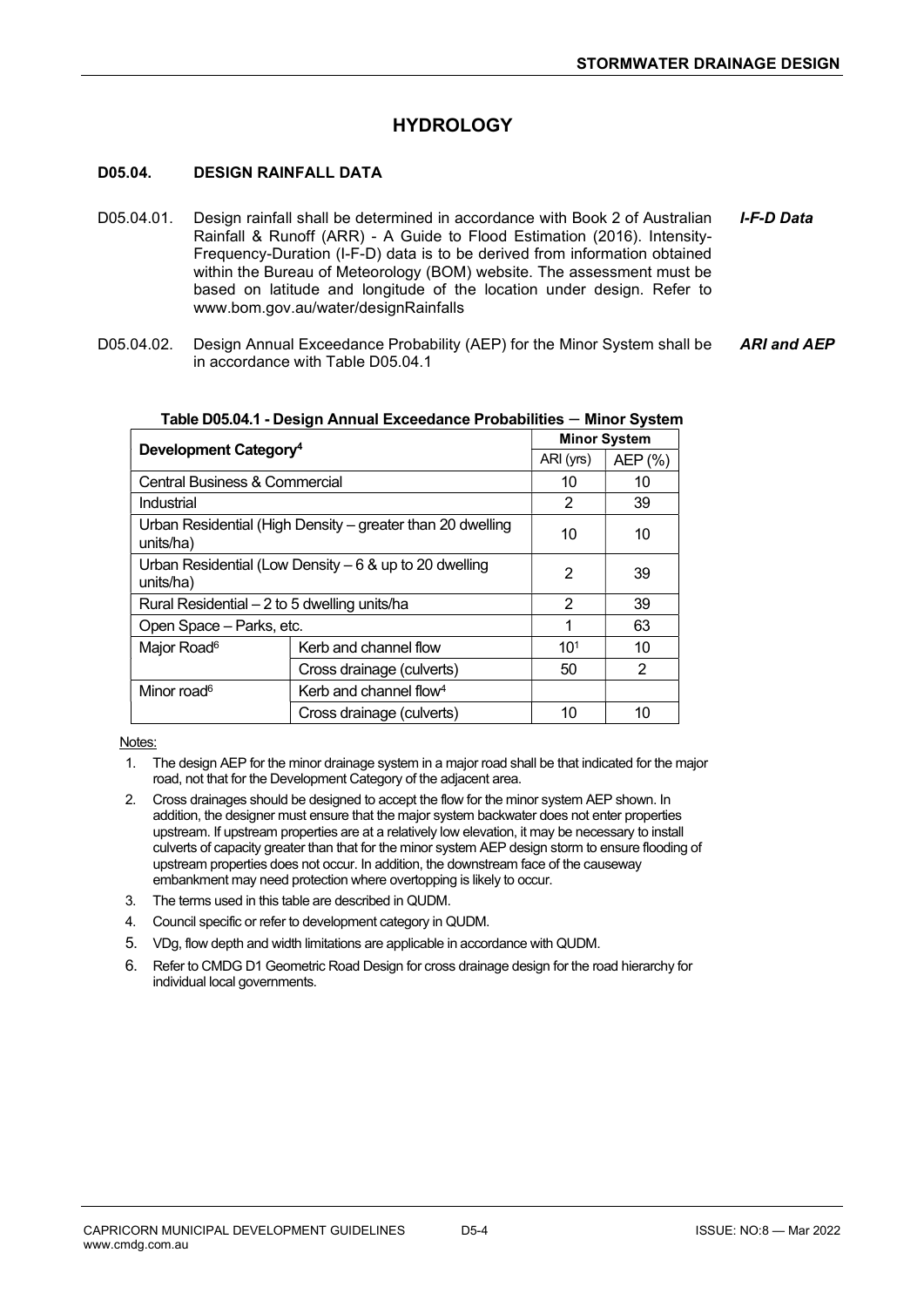#### D05.04.03. Design Annual Exceedance Probability (AEP) for the combined Minor/Major System shall be in accordance with Table D05.04.2

|                                                                                                                                                                                                                                                                                                                                                                                                            |              | <b>Major System</b> |  |  |
|------------------------------------------------------------------------------------------------------------------------------------------------------------------------------------------------------------------------------------------------------------------------------------------------------------------------------------------------------------------------------------------------------------|--------------|---------------------|--|--|
| Development Category <sup>1</sup>                                                                                                                                                                                                                                                                                                                                                                          | ARI (yrs)    | AEP (%)             |  |  |
| Reference flood for setting floor levels in hospitals, emergency<br>services, flood evacuation buildings and Civil Defence HQ                                                                                                                                                                                                                                                                              | 500          | 0.2%                |  |  |
| Reference flood for setting floor levels of emergency shelters,<br>police facilities, museums, libraries, storage facilities for valuable<br>records or item of historical or cultural significance, and housing<br>for aged and those with impaired mobility; and the setting design<br>levels for water and wastewater centres <sup>2</sup> and critical utility<br>services infrastructure <sup>2</sup> | 200          | 0.5%                |  |  |
| Reference flood for setting habitable floor levels in residential<br>buildings and floor levels in commercial/industrial buildings<br>adjacent floodplains or overland flow paths 3                                                                                                                                                                                                                        | 100          | $1\%$               |  |  |
| Design Storm for overland flowpaths                                                                                                                                                                                                                                                                                                                                                                        | 50 or<br>100 | $2%$ or<br>1%       |  |  |

#### Table D05.04.2 - Design Annual Exceedance Probabilities – Major System

Notes:

<sup>1</sup> The terms used in this table are described in the QUDM Glossary (Chapter 13).

 $2$  Refers to critical components of the system that are required to be flood--free in order to allow prompt and cost--effective recovery of services after a flood (e.g. electrical equipment).

<sup>3</sup> Refer to relevant local authority for confirmation of design storm AEP. Fill, building and floor levels are usually set relative to the 1% AEP event even if the overland flow path design storm represents a 2% probability

## D05.05. CATCHMENT AREA

- D05.05.01. The catchment area of any point is defined by the limits from where surface runoff will make its way, either by natural or man-made paths, to this point. Consideration shall be given to likely changes to individual catchment areas due to the development of the overall catchment.
- D05.05.02. The catchment boundary shall be determined by using the most accurate information available subject to Local Government approval. A catchment boundary plan shall be presented to the Local Government on a contour map along with the source of the information.
- D05.05.03. Design discharge from a catchment area shall be based on a fully developed catchment in accordance with the current Planning Scheme or Strategic Plan and other available information on developments within the catchment. Developers need to obtain guidance from the local government as to what flow conditions should be assumed for the fully developed upstream catchment.

**Catchment Definition** 

**Desian Discharge**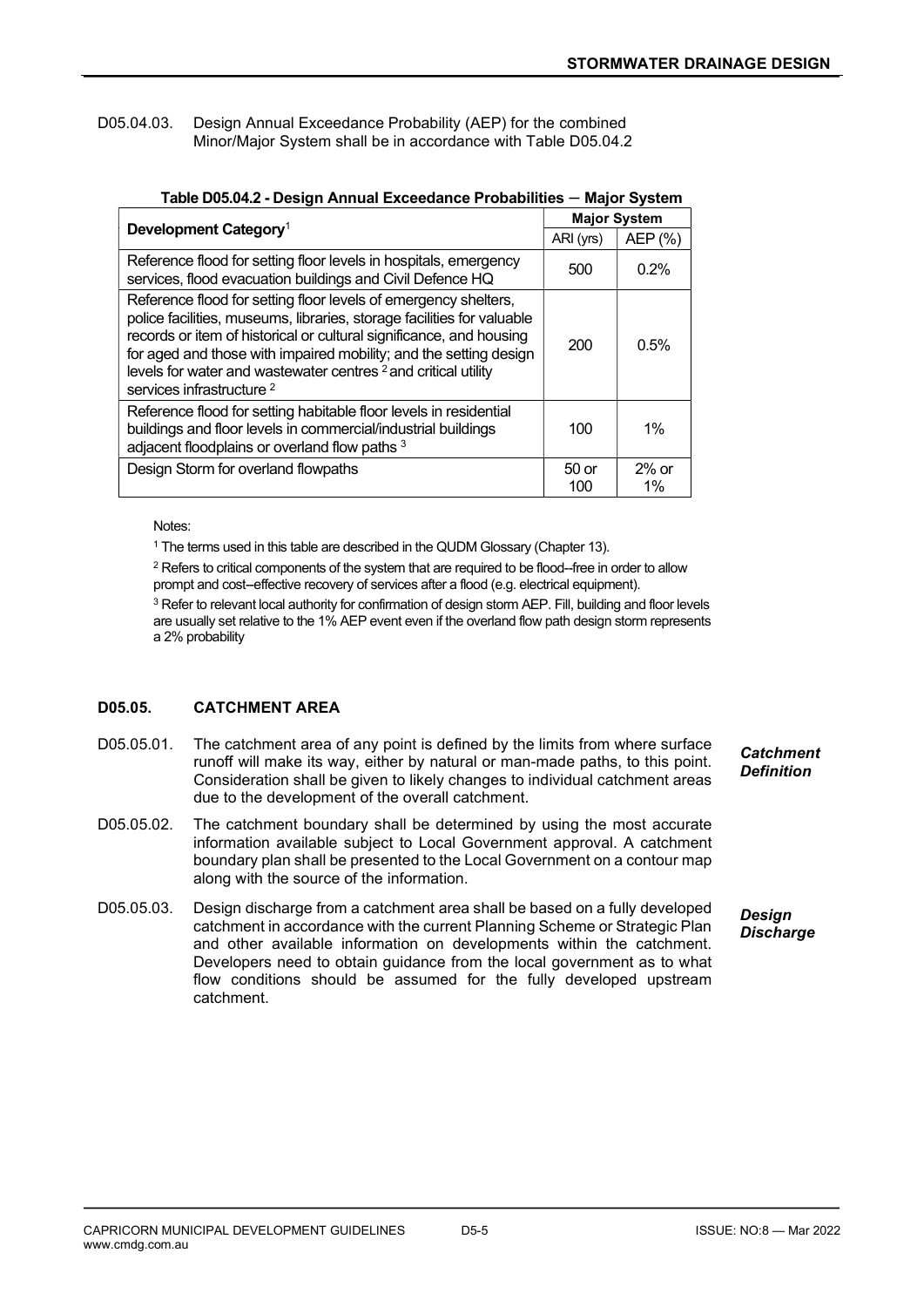#### D05.06. HYDROLOGY AND HYDRAULICS

- D05.06.01. The Rational Method shall be used for regular shaped catchments and as long as requirements for QUDM are met. Where catchments are an irregular shape or run-off characteristics vary considerably within the catchment, partial area calculations may be required to determine peak flows to be used in design. Rational Method calculations to determine flows shall be carried out in accordance with QUDM. Rational Method
- D05.06.02. All calculations shall be carried out by a qualified person experienced in hydrologic and hydraulic design under the supervision of a Registered Professional Engineer of Queensland (RPEQ) experienced in this field. Person
- D05.06.03. Coefficients of discharge shall be calculated in accordance with QUDM. Unless agreed otherwise with the local Council, the following Table D05. 06.1 - Fraction Impervious for Development shall be used to determine C<sub>10</sub>.

**Qualified** 

Runoff Co-efficient

#### Table D05. 06.1 - Fraction Impervious for Development Categories

| <b>Zones</b>                                                                                                       | <b>Fraction</b><br><b>Impervious</b> |
|--------------------------------------------------------------------------------------------------------------------|--------------------------------------|
| Central business areas (including in the Principal centre zone and<br>Major centre zone)                           | 1.00                                 |
| Industrial uses and other commercial uses (including in the<br>District centre zone and Neighbourhood centre zone) | 0.90                                 |
| Significant paved areas (e.g. roads and car parks)                                                                 | 0.90                                 |
| High Density Residential land uses ( > 20 dwelling units per                                                       |                                      |
| hectare)                                                                                                           | 0.80                                 |
| Townhouse type development                                                                                         | 0.85                                 |
| Multi-unit dwellings                                                                                               | 0.90                                 |
| High-rise residential development                                                                                  |                                      |
| Medium, Low-Medium, and Low density residential area                                                               |                                      |
| (including roads)                                                                                                  |                                      |
| Average lot ≥750m <sup>2</sup>                                                                                     | 0.60                                 |
| Average lot ≥600m <sup>2</sup> < 750m <sup>2</sup>                                                                 | 0.75                                 |
| Average lot $\geq 450$ m <sup>2</sup> < 600m <sup>2</sup>                                                          | 0.80                                 |
| Average lot $\geq 300$ m <sup>2</sup> < 450m <sup>2</sup>                                                          | 0.85                                 |
| Average lot <300m <sup>2</sup>                                                                                     | 0.90                                 |
| Medium, Low-Medium, and Low density residential area (infill<br>subdivision excluding roads)                       |                                      |
| Average lot $\geq$ 750m <sup>2</sup>                                                                               | 0.55                                 |
| Average lot $\geq 600$ m <sup>2</sup> < 750m <sup>2</sup>                                                          | 0.60                                 |
| Average lot $\geq 450$ m <sup>2</sup> < 600m <sup>2</sup>                                                          | 0.65                                 |
| Average lot $\geq 300$ m <sup>2</sup> < 450m <sup>2</sup>                                                          | 0.75                                 |
| Average lot <300m <sup>2</sup>                                                                                     | 0.80                                 |
| Rural/ environmental protection areas (2-5 dwellings per ha)                                                       | 0.20                                 |
| Open space areas (e.g. parks with predominately vegetated<br>surfaces)                                             | 0.20                                 |

- D05.06.04. Where the flow path is through areas having different flow characteristics or includes property and roadway, then the flow time of each portion of the flow path shall be calculated separately.
- D05.06.05. The maximum time of concentration in an urban area shall be 20 minutes unless sufficient evidence is provided to justify a greater time.
- D05.06.06. The minimum time of concentration shall be 5 minutes for any catchment to its point of entry into the drainage network.
- D05.06.07. Flow paths to pits shall be representative of the fully developed catchment

Time of Concentration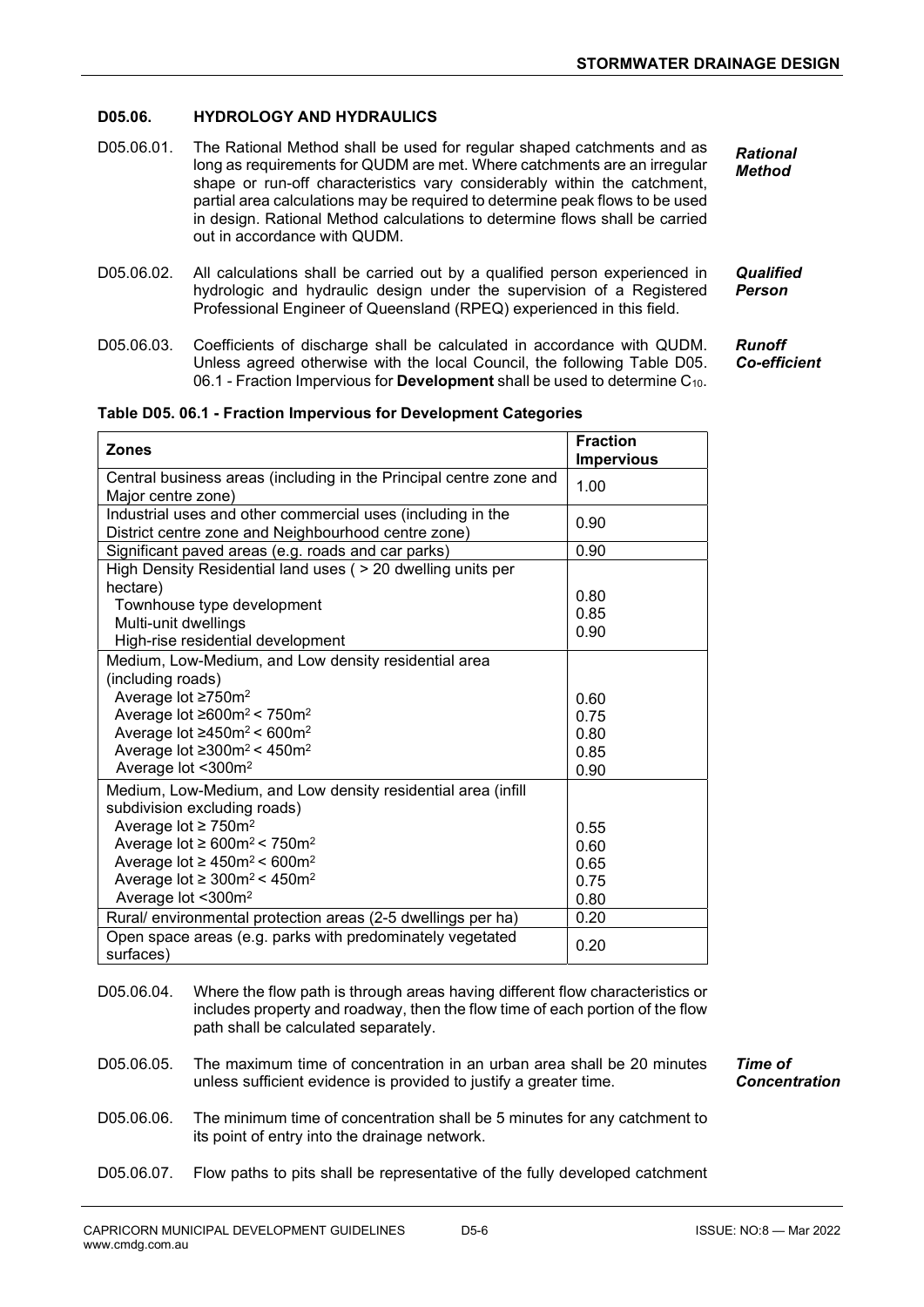considering such things as fencing and the likely locations of buildings. Consideration shall be given to likely changes to individual flow paths due to the full development of the catchment.

- D05.06.08. Mannings 'n' surface roughness co-efficient shall be derived from information contained in QUDM. Manning's 'n'
- D05.06.09. For large and/or complex drainage situations, detention basins, situations nominated as important by a delegated officer from Council, and / or where the Rational Method is not suitable as described in QUDM, an appropriate computerised hydrological model shall be used to determine peak flow rate and peak volume utilising recognised software packages for runoff routing and drainage analysis. Book 5 of ARR shall be used for estimation of flood hydrograph and losses.
- D05.06.10. The full electronic files associated with any computerised modelling works shall be provided to Council as a part of Site Based Stormwater Management Plan. Computer model shall be prepared by a qualified person experienced in the use of the program and under the supervision of a Registered Professional Engineer of Queensland (RPEQ) experienced in this field. The accuracy of the model shall be verified by a RPEQ experienced in this field. The model shall be calibrated and a sensitivity analysis shall be completed. Acceptable software packages are identified in Table D05.06.02 – Acceptable Modelling Packages.

|                       | Shire<br>Banana | ᠊ᢛ<br>Centra<br>Regiona<br>ত্ত<br>Highi | Gladstone<br>Regional              | Regional<br><b>Isaac</b> | Maranoa<br>Regional | Shire<br>Livingstone | Rockhampton<br>Regional | <b>Models</b> |
|-----------------------|-----------------|-----------------------------------------|------------------------------------|--------------------------|---------------------|----------------------|-------------------------|---------------|
| Runoff<br>Routing:    |                 |                                         | <b>XP Raft/ TUFLOW</b>             |                          |                     |                      |                         |               |
| Drainage<br>Analysis: |                 |                                         | Drains (ILSAX)/<br><b>PCDRAINS</b> |                          |                     |                      |                         |               |
| Steady                |                 |                                         | IITO BAO                           |                          |                     |                      |                         |               |

MIKE 11/ XPSWIM/

TUFLOW

#### Table D05.06.02 – Acceptable Modelling Packages

**Computerised** Models

## HYDRAULICS

#### D05.07. HYDRAULIC GRADE LINE

Steady | | | | | HEC-RAS

watch and **MUSIC**<br>Quality **MUSIC** 

**Unsteady** flow

Water<br>Quality

D05.07.01. Hydraulic calculations shall generally be carried out in accordance with QUDM and shall be undertaken by a qualified person experienced in hydrologic and hydraulic design and under the supervision of a RPEQ experienced in this field.

**Qualified** Person

#### **Calculations**

D05.07.02. The hydraulic calculations shall substantiate the hydraulic grade line adopted for design of the system and shown on the drawings. Summaries of calculations are to be provided with the design including listings of all program input and output.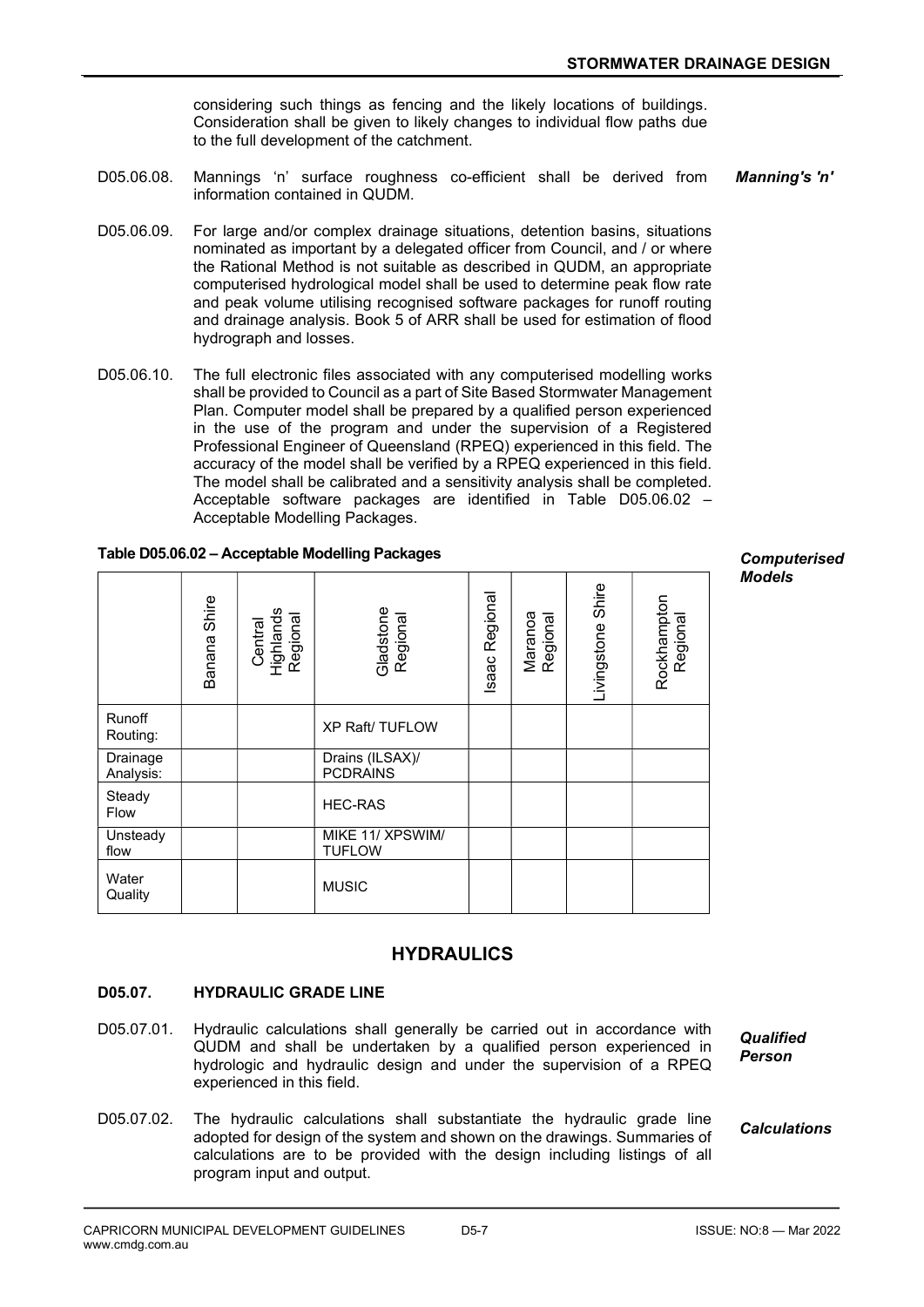Downstream **Control** 

D05.07.03. The "major" system shall provide safe, well-defined overland flow paths for infrequent (for meanings, refer to Ch 3 of Book 2, Australian Rainfall and Runoff: A Guide to Flood Estimation) storm runoff events while the "minor" system shall be capable of carrying and controlling flows from frequent runoff events. Refer to Table D05.04.1 for major and minor storm event AEP's.

- D05.07.04. Downstream water surface level requirements are given below:
	- (a) Known hydraulic grade line level from downstream calculations including pit losses at the starting pit in the design event.
	- (b) Where the downstream starting point is a pit and the hydraulic grade line is unknown, a level of 0.15m below the invert of the pit inlet in the downstream pit is to be adopted.
	- (c) Where the outlet is an open channel or natural watercourse, the tailwater level shall be established by calculation of the coincident rainfall event in the open channel or natural watercourse.
- D05.07.05. The water surface in drainage pits shall be no higher than 0.15m below the gutter invert for inlet pits and 0.15m below the underside of the lid for junction pits. Water Surface Limits

#### D05.08. PIPES / BOX CULVERTS

| D05.08.01. | Minimum culvert sizes are given below:<br>The minimum pipe size shall be 375mm diameter.<br>$\bullet$<br>The minimum box culvert size shall be 600mm wide x 300mm high.                                                                                                                | <b>Minimum</b><br><b>Culvert Sizes</b>                                                          |
|------------|----------------------------------------------------------------------------------------------------------------------------------------------------------------------------------------------------------------------------------------------------------------------------------------|-------------------------------------------------------------------------------------------------|
| D05.08.02. | Minimum cover to pipes shall be in accordance with the manufacturer's<br>specifications, wherever possible a minimum cover of 600mm is preferred.                                                                                                                                      |                                                                                                 |
| D05.08.03. | Maximum culvert depth/diameter to be located beneath the kerb alignment<br>is 600mm. Culverts above this size are required to be located within the road<br>carriageway.                                                                                                               | <b>Maximum</b><br><b>Culvert Size</b>                                                           |
| D05.08.04. | Culvert classes shall be determined in accordance with manufacturer's<br>recommendations. Appropriate consideration should be taken for loadings<br>from construction traffic when determining culvert class.                                                                          | <b>Culvert</b><br><b>Classes</b>                                                                |
| D05.08.05. | Maximum construction loads for each compaction layer of stormwater trench<br>must be nominated and included on design (Intended to avoid cracking of<br>concrete structures).                                                                                                          | <b>Maximum</b><br><b>Compaction</b><br><b>Loadings</b>                                          |
| D05.08.06. | The minimum vertical and horizontal clearance between stormwater culverts<br>and other services is to be 0.3m except for sewer that requires 0.3m and<br>0.6m respectively.                                                                                                            | <b>Clearance</b>                                                                                |
| D05.08.07. | In areas where any part of the pipe is below AHD RL 5.0, exposed to<br>saltwater or aggressive soil, culverts shall have cover to reinforcement in<br>accordance with AS3600, AS3735 and AS5100.5.                                                                                     | <b>Exposure</b><br><b>Classification &amp;</b><br><b>Clear Cover to</b><br><b>Reinforcement</b> |
| D05.09.    | <b>PITS</b>                                                                                                                                                                                                                                                                            |                                                                                                 |
| D05.09.01. | Inlet Pits shall be spaced so that the gutter flow width is limited to be in<br>accordance with QUDM and so that the inlet efficiency is not affected by<br>adjacent inlet openings. Preference shall be given to the location of drainage<br>pits at the upstream side of allotments. | <b>Spacing</b>                                                                                  |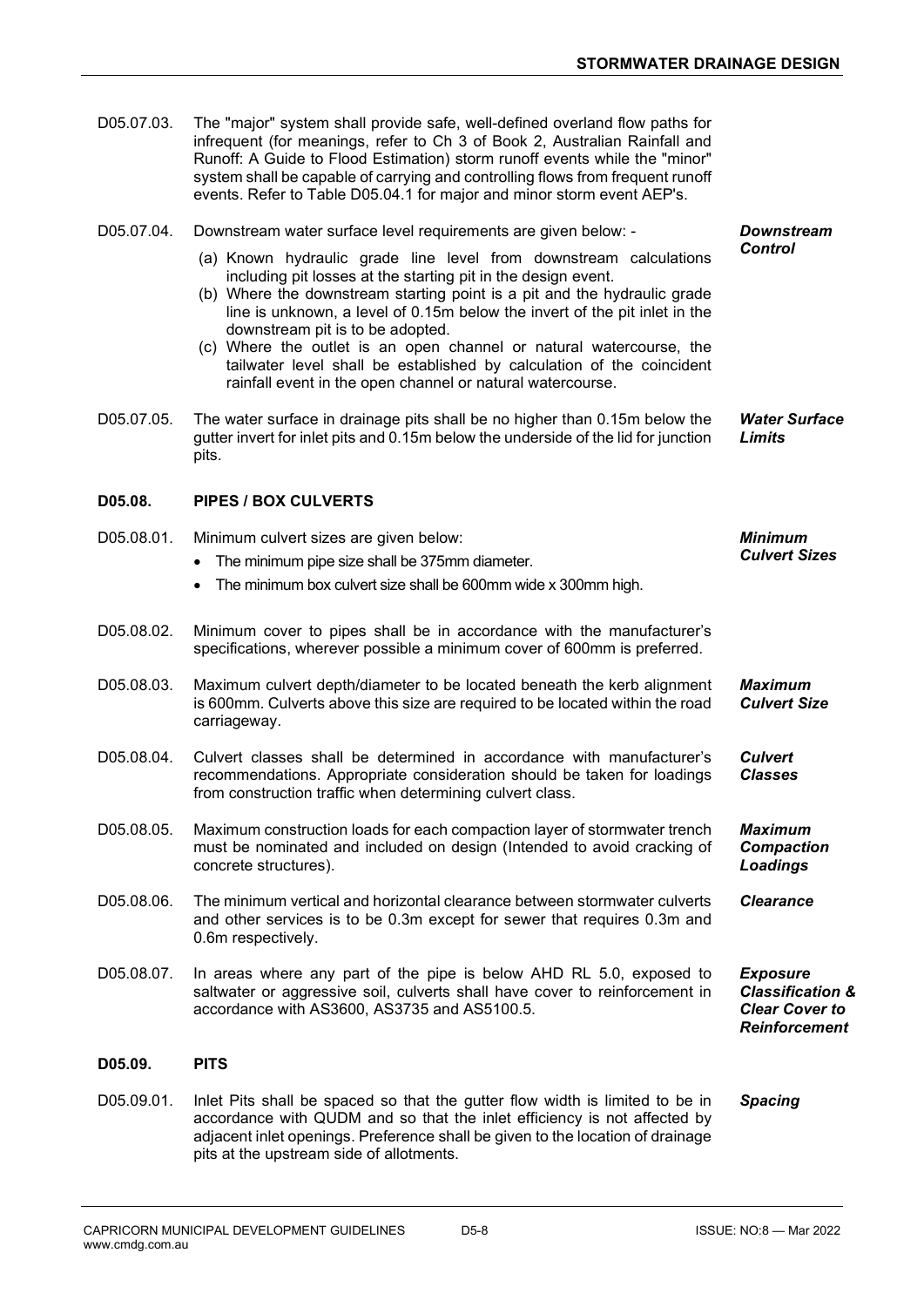- D05.09.02. Access chambers shall be provided in accordance with QUDM.
- D05.09.03. Gully inlets shall be local authority approved proprietary inlet structures. Current approved products are stormwater gully inlet from "C-M Concrete Products. Alternative products may be utilised subject to approval by the Local Authority. Gully Inlet **Capacity**
- D05.09.04. Lip-in-Line gully inlets are to be utilised.
- D05.09.05. Inflow capacities shall be in accordance with the manufacturer's specifications with Blockage Factor applied in accordance with QUDM.

#### D05.10. OVERLAND FLOW

- D05.10.01. The major system shall be designed generally in accordance with QUDM. Where overland flow is to be transferred from the road network into drainage reserve, open space or parkland, dedicated drainage flow paths must be provided in accordance with QUDM with a minimum width of 5m. For unlined flow path or channel, it shall be designed to allow access to facilitate maintenance activities. The widths of the access and maintenance berms are required to be a minimum of 4.5m. The transfer of overland flow from road reserve to open space shall not be permitted within private property. Overland Flow
- D05.10.02. Overland flow paths shall be located in accordance with QUDM.
- D05.10.03. Drainage flow paths do not generally count as useful park contribution areas. Refer to the relevant Local Governments planning scheme policies for this information.

#### D05.11. OPEN CHANNELS

- D05.11.01. Open channels shall be designed to have smooth transitions with adequate access provisions for maintenance and cleaning. Where the Local Authority permits the use of an open channel to convey flows from a development site to the receiving water body, such a channel shall comply with the requirements of this Guideline, QUDM and Australian Rainfall and Runoff (ARR).
- D05.11.02. Safety fencing shall be provided at dangerous sections in accordance with CMDG specification and standard drawings, and QUDM, AS1926.1, and AS1926.2. Fence height of 1.2m is considered to be appropriate. **Safety**
- D05.11.03. Where the product of average velocity and average flow depth at the design flow rate is greater than 0.4m²/s, the design will be required to specifically provide for the safety of persons who may enter the channel.
- D05.11.04. Design of open channels shall be generally in accordance with QUDM. Open channels will be designed to contain the major system flow for 1% AEP (100 year ARI) less any flow that is contained in the minor system (if applicable), with an appropriate freeboard for open channel and allowance for blockage of the minor system in accordance with QUDM. Freeboard shall be calculated in accordance with QUDM. Access and maintenance berms are to be provided in accordance with Section D05.10 of the specification.
- D05.11.05. A minimum longitudinal grade for an open channel shall be based on the minimum permissible velocity. The minimum permissible velocity shall be such that it prevents deposition of the sediment.0.5% applies for open channels.

Design Flow and Freeboard Access and **Maintenance** berm

Minimum Grade / velocity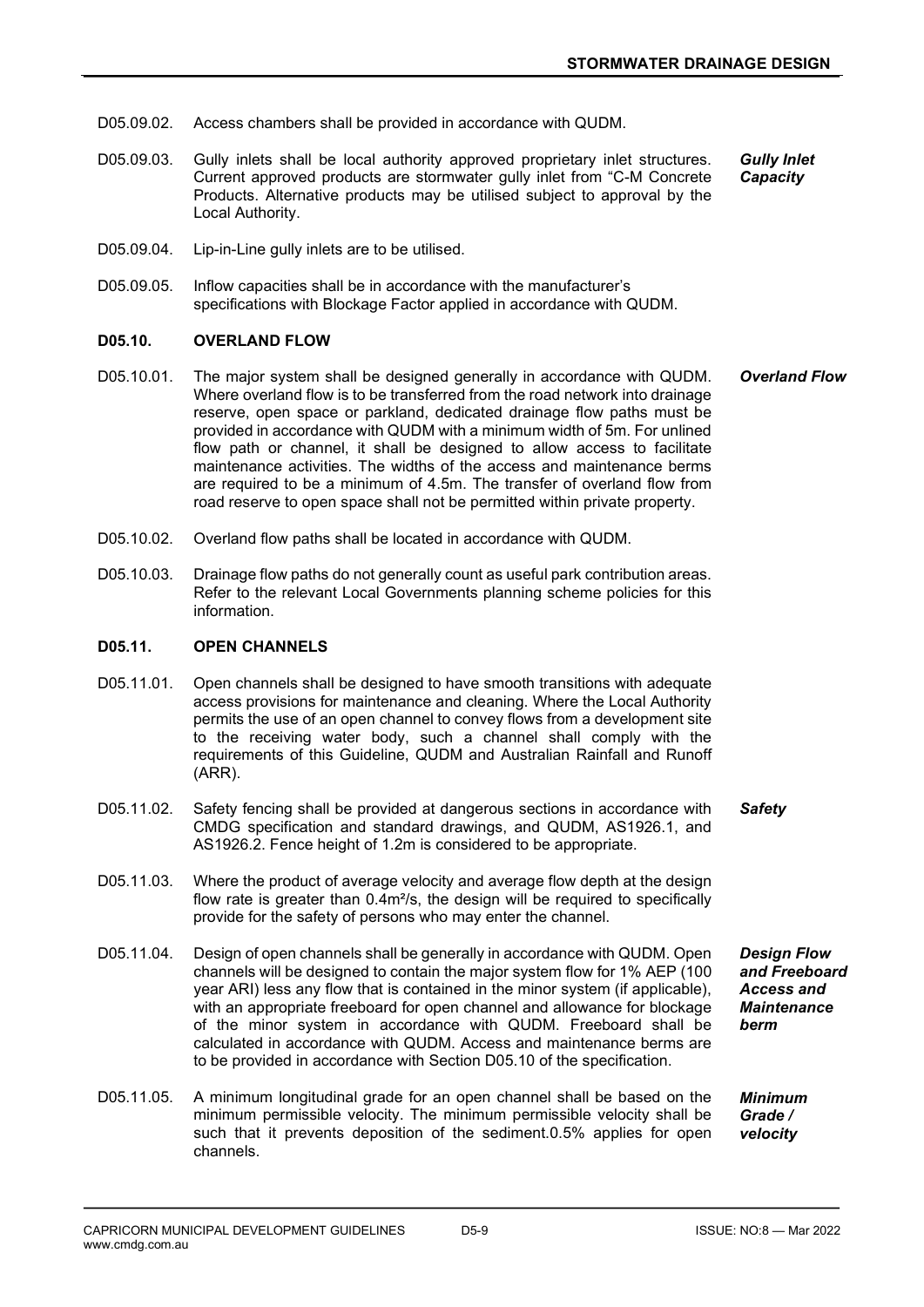D05.11.06. Friction losses in open channels shall be determined using Mannings "n" values given below: -

**Channel** Roughness

Mannings "n" Roughness Coefficients for open channels shall generally be derived from information in Chapter 2 of Book 6, Australian Rainfall & Runoff 2016.

Mannings "n" values applicable to specific channel types are given below: -

| Rubble Masonry or Random stone in mortar 0.028 |  |
|------------------------------------------------|--|
|                                                |  |
|                                                |  |
|                                                |  |
|                                                |  |
|                                                |  |
|                                                |  |
|                                                |  |

Mannings 'n' values for Landscaped open channels shall be determined on an individual basis subject to approval by the Local Authority

- D05.11.07. Maximum side slopes on grassed lined open channels shall be 1(V) in 4(H) for maintenance purposes, unless otherwise approved by the Local Authority. Channel inverts shall generally have minimum cross slopes of 1 in 20. Side Slopes
- D05.11.08. Low flow provisions in open channels (man-made or altered channels) will require low flows to be contained within a pipe system, or low flow channel at the invert of the main channel. In the case of low flow pipe, a minimum size of 375mm is required. Scouring velocities in the pipe shall be obtained at AEP 39% (2 year ARI). Channels shall be designed to prevent waterlogging of the channel bed. The width of the invert shall be sufficient to accommodate the full width of a tractor and slasher. Local Authority approval is required for situations where low flow pipes are not required and subsoil drainage will suffice. Low Flows
- D05.11.09. Channels shall be designed for sub-critical flow. Transitions in channel slopes are to be designed to avoid any hydraulic jumps due to the nature of the transition. **Hydraulic** Jumps
- D05.11.10. Armouring shall be provided in accordance with the requirements of QUDM and shall be designed to suit the design flow velocity. Refer to the CMDG Standard Drawing Armouring
- D05.11.11. The preferred solutions for open channel treatments are natural treatments including the use of rock lining, vegetation treatments and soft engineering solutions.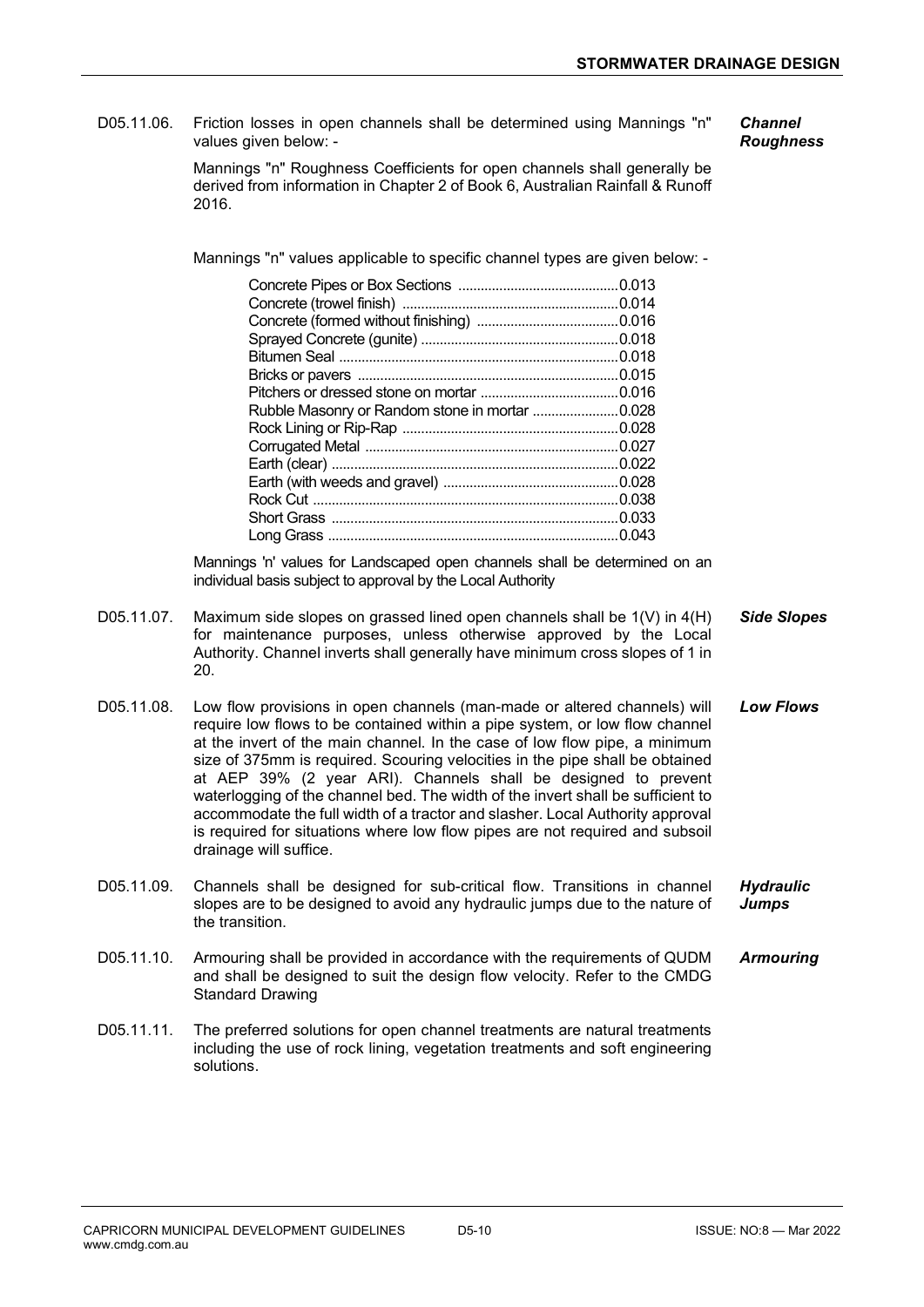#### D05.12. MAJOR STRUCTURES

D05.12.01. Refer to D3 STRUCTURES & BRIDGE DESIGN for the requirements on stormwater drainage design in relation to these structures. Major and Minor

**Structures** 

#### D05.13. WATER SENSITIVE URBAN DESIGN (WSUD)

- D05.13.01. Water Sensitive Urban Design (WSUD) shall be implemented in accordance with the respective Council's Planning Scheme and/or policy. Implementation  $of$  *WSIID*
- D05.13.02. Design guidelines for implementing WSUD shall be in accordance with Australian Runoff Quality: Guide to Water Sensitive Urban Design by Engineers Australia and Water Sensitive Urban Design: Healthy Waterways WSUD Technical Design and Bioretention Technical Design Guidelines. **Design Guidelines**
- D05.13.03. Bioretention Basins shall be designed in accordance with Bioretention Technical Design Guidelines by Healthy Waterways. **Bioretention** Basin Design
- D05.13.04. Plant species for a bioretention basin shall be selected in accordance with Annexure D05A. Climatic regions are in accordance with State Planning Policy Interactive Mapping System, Department of Infrastructure, Local Government and Planning (known as SPP Interactive Mapping System), and Climate Classification of Australia (Köppen maps), BOM. Table D05.13.01 provides climatic region in accordance with SPP Interactive Mapping System for participating local government areas. For lists of plants, refer to Annexure D05A. Plant Species

#### Table D05.13.01: Climatic Regions for Local Government Areas

| <b>Local Government</b>           | <b>Climatic Region</b>                       |  |  |
|-----------------------------------|----------------------------------------------|--|--|
| Banana Shire Council              | Western Queensland                           |  |  |
| Central Highland Regional Council | Western Queensland                           |  |  |
| <b>Gladstone Regional Council</b> | Central Coast (South)                        |  |  |
| Livingstone Shire Council         | Central Coast (South) and Western Queensland |  |  |
| Maranoa Regional Council          | Western Queensland                           |  |  |
| Rockhampton Regional Council      | Central Coast (South) and Western Queensland |  |  |

Table D05.13.02 shows a correlation between the State Planning Policy Interactive Mapping System, Köppen maps and the climatic regions specified in the Bioretention Technical Design Guidelines.

Detention and Retention Basin design.

Table D05.13.02: Correlation between Climatic Regions

| <b>Climatic Region in</b><br>accordance with<br><b>SPP Interactive</b><br><b>Mapping System</b> | <b>Equivalent Climatic Region</b><br>Köppen maps in<br>accordance with Bureau of<br>Meteorology | Regions as specified in<br><b>Bioretention Technical</b><br>Design Guidelines, v1.1 by<br><b>Water by Design</b> |
|-------------------------------------------------------------------------------------------------|-------------------------------------------------------------------------------------------------|------------------------------------------------------------------------------------------------------------------|
| South East<br>Queensland                                                                        | Subtropical                                                                                     | Subtropical (ST)                                                                                                 |
| <b>Central Queensland</b><br>(North)                                                            | Subtropical                                                                                     | Subtropical (ST)                                                                                                 |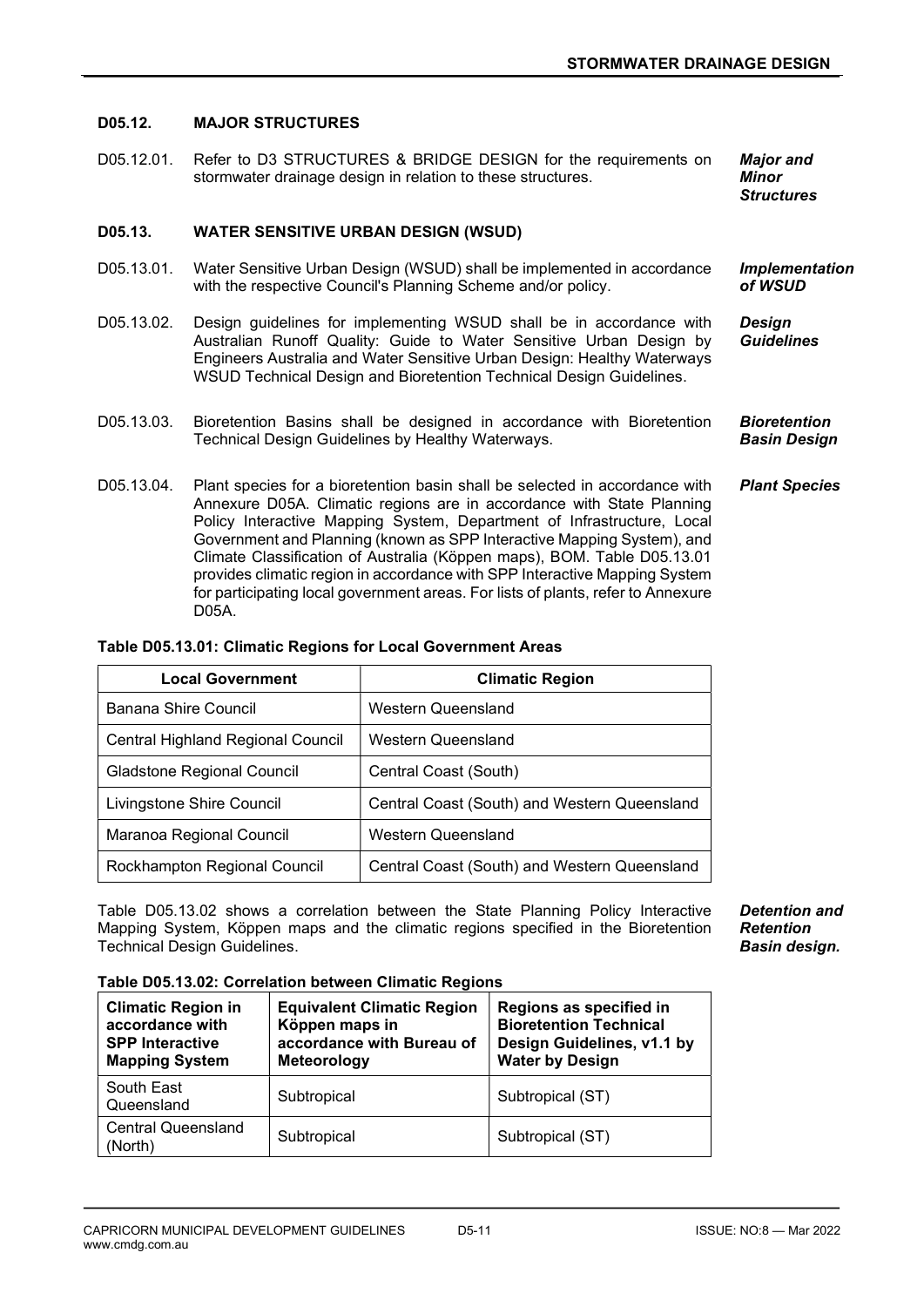| <b>Central Queensland</b><br>(South) | Subtropical          | Subtropical (ST) |
|--------------------------------------|----------------------|------------------|
| Dry Tropics                          | Tropical             | Dry Tropics (DT) |
| <b>Wet Tropics</b>                   | Tropical             | Wet Tropics (DT) |
| Cape York / Far North<br>Queensland  | Equatorial           | Wet Tropics (WT) |
| Western Queensland                   | Grassland and Desert | Arid (A)         |

- D05.13.05. Detention and retarding Basins shall be designed in accordance with QUDM, Austroads Guide to Road Design - Part 5A.
- D05.13.06. For all Stormwater Quality Improvement Devices (SQID), RPEQ certifications are required to be provided to Council for design, construction, and stormwater quality compliance.
- D05.13.07. The Manufacturer's supplied maintenance plan for proprietary devices and/or RPEQ certified maintenance plan for vegetated devices shall be submitted to Council.
- D05.13.08. Approved information signage shall be installed for all Stormwater Quality Improvement Devices. Signage shall be educative and shall focus on habituated created and local habitat. Signage strategies should consider following key issues:
	- Signage should be kept simple and easy to understand for general people.
	- Location of signage should be selected such that it attracts people attentions;
	- Location of signage should be at key areas requiring interpretation
	- Signage materials need to be low maintenance and durable, resistant to UV and graffiti and easily installed.

#### D05.14. RURAL DESIGNS

D05.14.01. For developments in rural areas refer to "Queensland Department of Transport and Main Roads Manual: Road Drainage (2015) or Local Government specific guidelines.

#### D05.15. LAWFUL POINT OF DISCHARGE

D05.15.01. All discharge points from developments are required to be a Lawful Point of Discharge (LPOD). A Lawful Point of Discharge shall be determined in accordance with the test as specified in QUDM. Lawful point of discharge

## D05.16. INTERALLOTMENT DRAINAGE

D05.16.01. Inter allotment drainage shall be provided to any lot where it cannot be satisfactorily demonstrated that roofwater drainage associated with building construction on that lot, could be reasonably connected directly to the kerb and channel. The inter allotment drainage system shall be in accordance with the QUDM Design Class set out in Table D05.16.1 - Inter Allotment Drainage Requirements below.

**Inter** allotment **Drainage** Requiremen t (QUDM Design Classes)

CAPRICORN MUNICIPAL DEVELOPMENT GUIDELINES D5-12 ISSUE: NO:8 — Mar 2022 www.cmdg.com.au

Design and Installation of **SQIDs** 

Maintenance Plan for SQIDs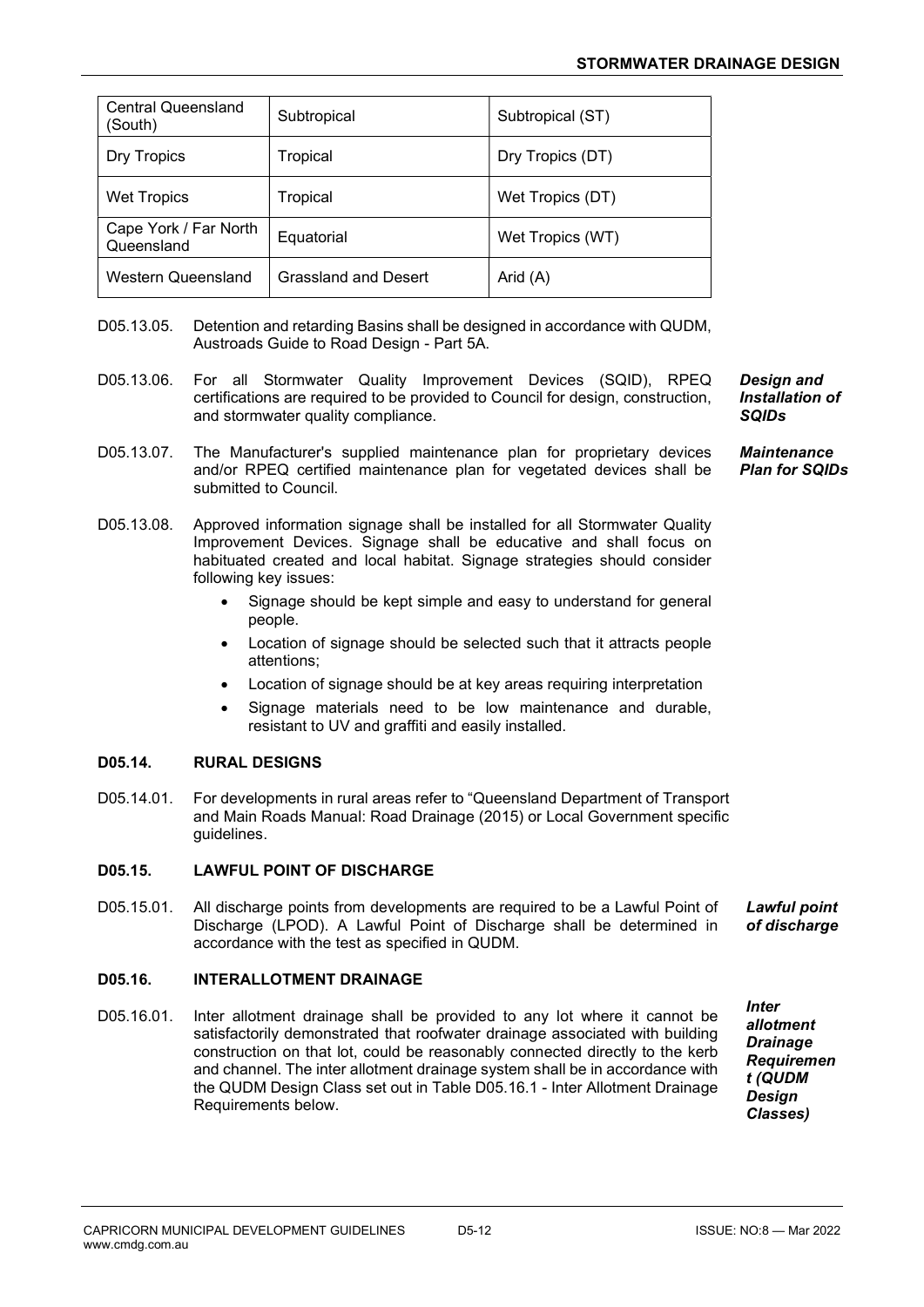| <b>Local Government</b>           | <b>QUDM Level</b> | <b>Special Requirements</b>      |
|-----------------------------------|-------------------|----------------------------------|
| <b>Banana Shire</b>               | $II$ (Note 1)     | Connection to main is permitted. |
| <b>Central Highlands Regional</b> | $II$ (Note 1)     | No grated inlets.                |
| <b>Gladstone Regional</b>         | $III$ (Note 2)    | Connections must be to pits.     |
| <b>Isaac Regional</b>             | $II$ (Note 1)     |                                  |
| <b>Maranoa Regional</b>           | II (Note 1)       | Connection to main is permitted. |
| <b>Livingstone Shire</b>          | $II$ (Note 1)     | No grated inlets.                |
| <b>Rockhampton Regional</b>       | II (Note 1)       |                                  |

Note 1: Level III inter allotment drainage may be required by the Local Authority in some instances (e.g. steep slopes).

Note 2: GRC may consider level II inter allotment drainage in low risk circumstances.



**Drainage Easements** 

- **•** lots do not drain to Council infrastructure(s),
- developing lands are located at the higher side and lower side is developed prior to higher side. Refer to figure D05.15.01 as an illustration:



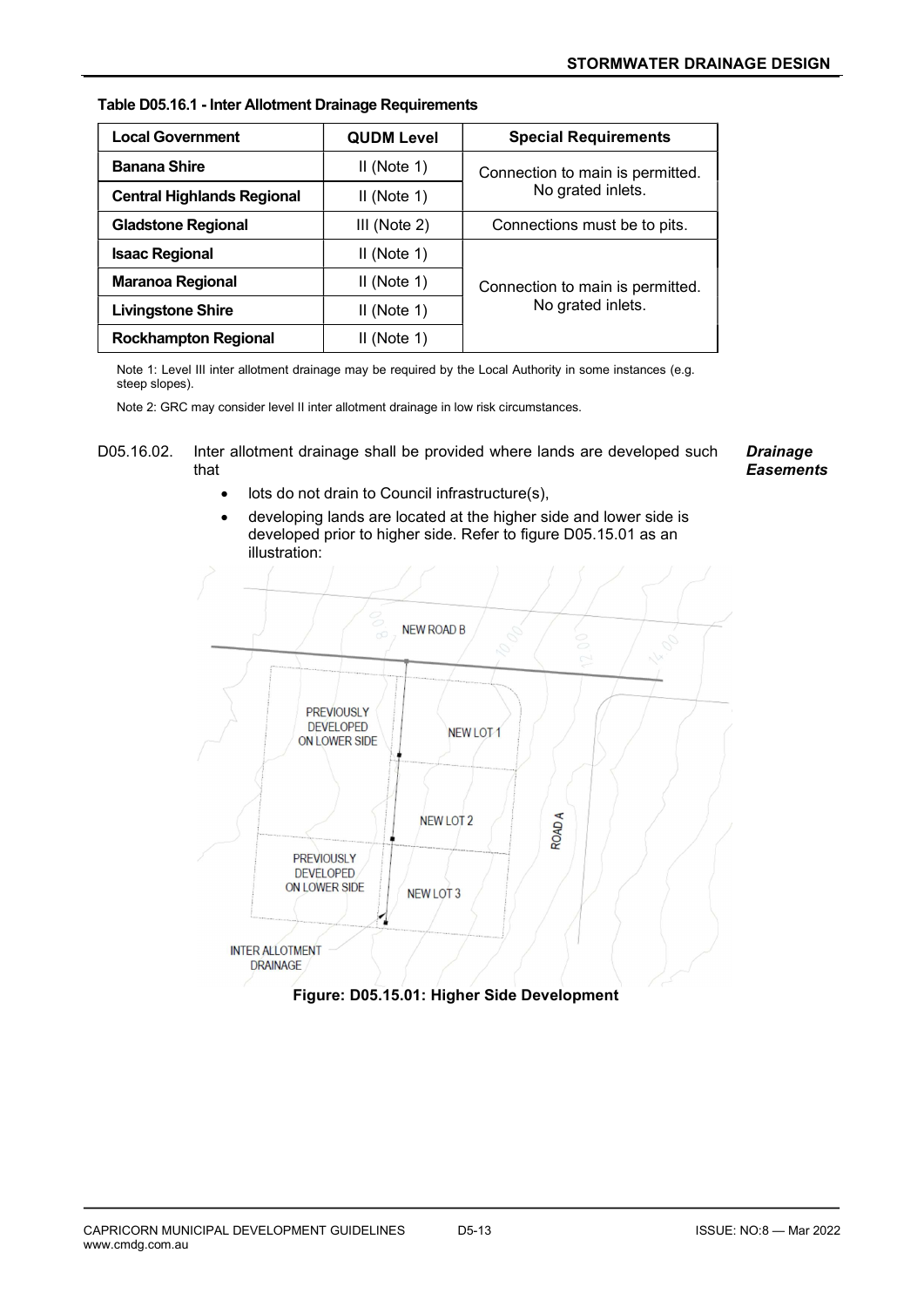Developing lands are located at the lower and higher side is developed prior to lower side. Refer to figure D05.15.02 as an illustration: two choices either connect upstream existing roofwater to new pipe (level II) OR INSTALL LEVEL III DRAINAGE.



D05.16.03. All inter allotment drainage systems shall be covered by a drainage easement, in favour of the Local Authority, of a minimum width in accordance with Table D05.16.2. If the easement is to form part of an overland flow path for Level 3 inter allotment drainage, then the width of the easement must be extended to encompass the full flow width.

| Table D05.16.2 - Inter Allotment Drainage Easements |  |  |
|-----------------------------------------------------|--|--|
|-----------------------------------------------------|--|--|

| <b>Local Government</b>           | <b>Easement</b><br>Widths (m)<br>min <sup>1</sup> |
|-----------------------------------|---------------------------------------------------|
| <b>Banana Shire</b>               | З                                                 |
| <b>Central Highlands Regional</b> | 4                                                 |
| <b>Gladstone Regional</b>         | Δ                                                 |
| <b>Isaac Regional</b>             | Δ                                                 |
| <b>Livingstone Shire</b>          | 3                                                 |
| <b>Maranoa Regional</b>           |                                                   |
| <b>Rockhampton Regional</b>       |                                                   |

<sup>1</sup> Easement widths mentioned in the above table are the minimum, as a wider easement may be required for larger drainage infrastructure, additional services, and for ease of maintenance.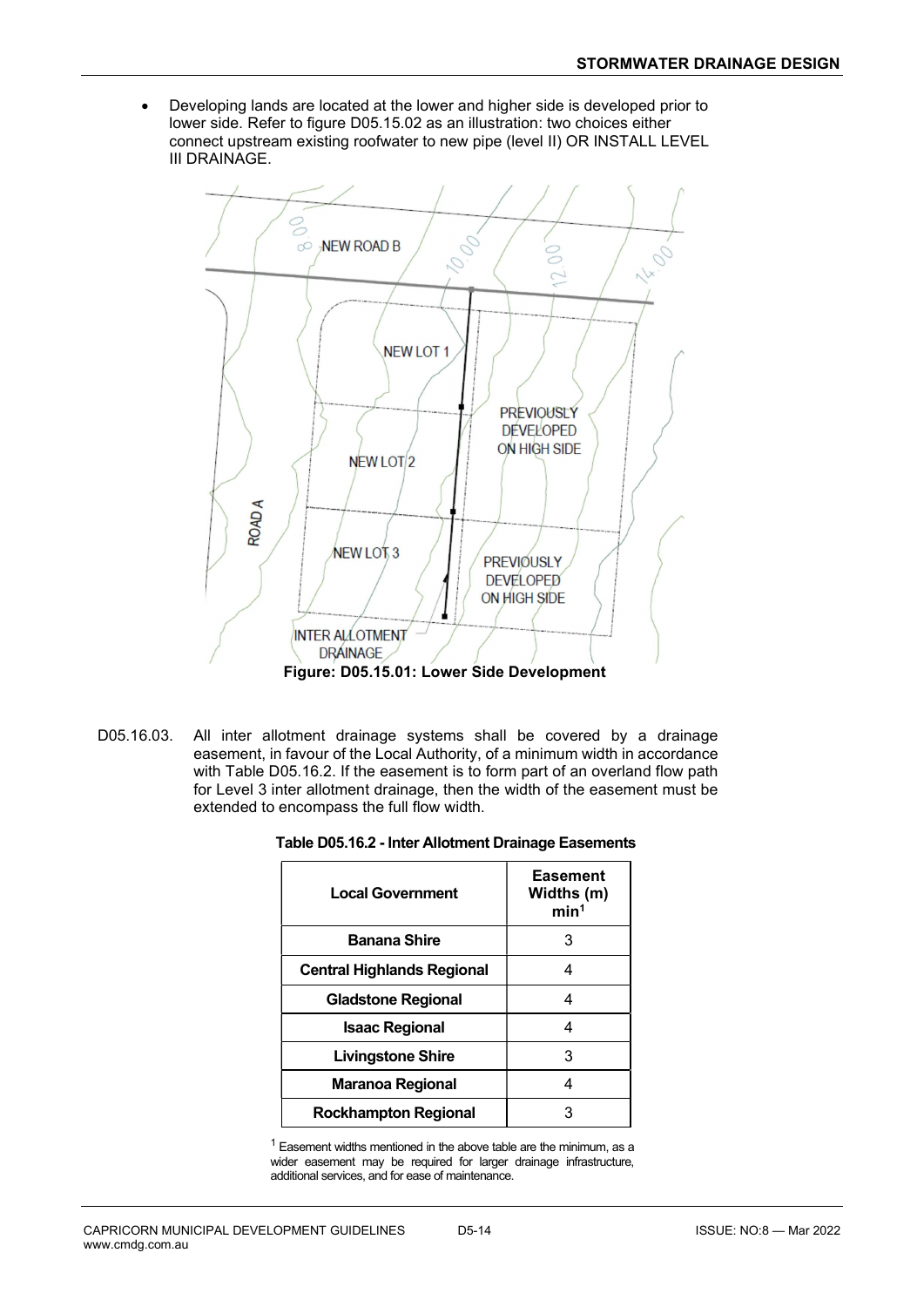- D05.16.04. The inter allotment drainage pipe shall be generally on a minimum 1.0m alignment clear of the outer edge of a pipe from the rear boundary of the allotment and shall be designed to accept the concentrated drainage from buildings on each allotment for flow rates having a design AEP (ARI) the same as the "minor" street drainage system. **Alianment**
- D05.16.05. Inter allotment drainage pits shall be located at all changes of direction, horizontal and vertical. Pits shall be constructed of reinforced concrete (steel or fibre reinforcement). Pits shall be constructed with a concrete lid finished flush with the surface of works. **Pits**
- D05.16.06. Inter allotment drainage pipes shall have a greater of longitudinal gradient of 0.5% or grade required to achieve self-cleansing velocity. Grade
- D05.16.07. Where inter allotment drainage and sewer mains are laid adjacent to each other, a minimum horizontal clear distance of 0.60m and a minimum vertical clear distance of 0.30m, between the outer edges of pipes and / or pits shall be maintained. Sewer
- D05.16.08. All drainage pipes within an easement shall maintain a minimum of 1.0m clear distance from the edge of the easement to the outer edge of the pipe.

## OTHER DESIGN ELEMENTS

#### D05.17. STORMWATER DISCHARGE

- D05.17.01. Scour protection at culvert or pipe system outlets shall be designed constructed to minimise erosion. Generally, erosion protection shall, as a minimum, be designed in accordance with QUDM. The design outlet flow velocity for an outlet scour protection shall be the design storm event for the subject culvert or pipe. Scour
- D05.17.02. The discharge protection shall be subject to the performance standard such that the requirements of the Environment Protection Act with regard to water quality are fulfilled. EPA

#### D05.18. PIPE MATERIAL

- D05.18.01. The following pipe materials are approved subject to minimum cover and installation requirements stated by the manufacturer: Pipe material
	- Steel reinforced concrete pipe and culverts to AS4058; and
	- Fibre Reinforced pipes to AS4139.; and
	- Other pipes will be considered subject to individual Council approval.
- D05.18.02. All joints between pipes shall be Rubber Ring Joints (RRJ).

#### D05.19. SUBSURFACE DRAINAGE

- D05.19.01. Subsurface drainage shall be designed in accordance with the D4 Subsurface Drainage. Subsoil Drain at Pits
- D05.19.02. The upstream end of the subsoil drain shall be sealed with cement mortar and the downstream end shall discharge through the wall of the pit or headwall.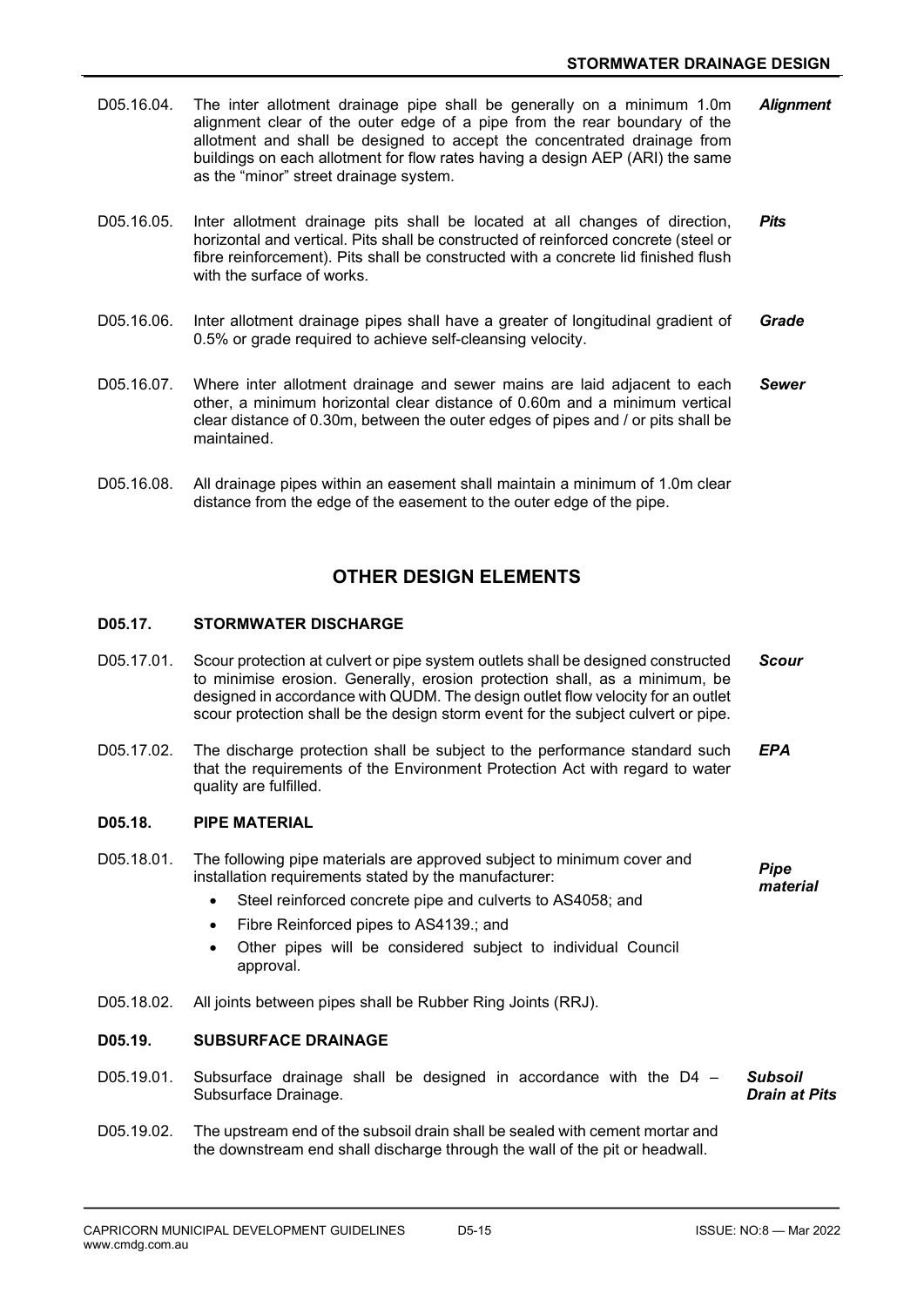#### D05.20. EASEMENTS AND AGREEMENTS

- D05.20.01. All drainage infrastructure (including overland flow paths) within private property shall be encumbered by drainage easements. Each easement shall include a deed of agreement that outlines each party's rights as the grantor and the grantee. **Easements** and **Agreements**
- D05.20.02. Evidence of any Deed of Agreement necessary to be entered into as part of the drainage system will need to be submitted prior to any approval of the engineering plans. Easements are to be created prior to sealing of the survey plans.

## SITE BASED STORMWATER MANAGEMENT PLAN

#### D05.21. SITE BASED STORMWATER MANAGEMENT PLAN (SWMP)

D05.21.01. Where required by Council, the developer is obliged to submit Site Based Stormwater Management Plan addressing Quantity and Quality aspects of stormwater management.

#### D05.22. STORMWATER QUALITY

- D05.22.01. The developer shall submit MUSIC model and output from MUSIC model as a part of Site Based Stormwater Management Plan demonstrating stormwater quality objective is achieved in accordance with State Planning Policy 2016, Department of Infrastructure, Local Government and Planning and Queensland Water Quality Guidelines 2009, Department of Environment and Heritage Protection.
- D05.22.02. A development is required to comply with Water Quality Objectives both in construction and operational phase.
- D05.22.03. The developer shall submit Erosion and Sediment Control (ESC) plan as required by Council. Plans are to be certified by an appropriate RPEQ experienced in this field or Certified Professional in Erosion and Sediment Control (CPESC). ESC plans are to be updated, certified and submitted to Council as construction works proceed. ESC Plan
- D05.22.04. The developer is required to submit to Council on-maintenance and offmaintenance schedule for stormwater quality treatment devices. For bioretention basins, wetlands, vegetated swales etc., guidelines published by Healthy Waterways should be used as primary documents. For other treatment devices, for example, Gross Pollutant Traps, the developer is required to submit manufacturer's maintenance schedule and instructions. Water Quality

#### D05.23. BIO-RETENTION SYSTEMS

D05.23.01. Bio-retention systems are shallow depressions in the urban landscape designed to collect and treat stormwater by way of filtration through various media. Bio-retention systems shall be designed in accordance with Water by Design – Bio-retention Technical Design Guidelines (2014).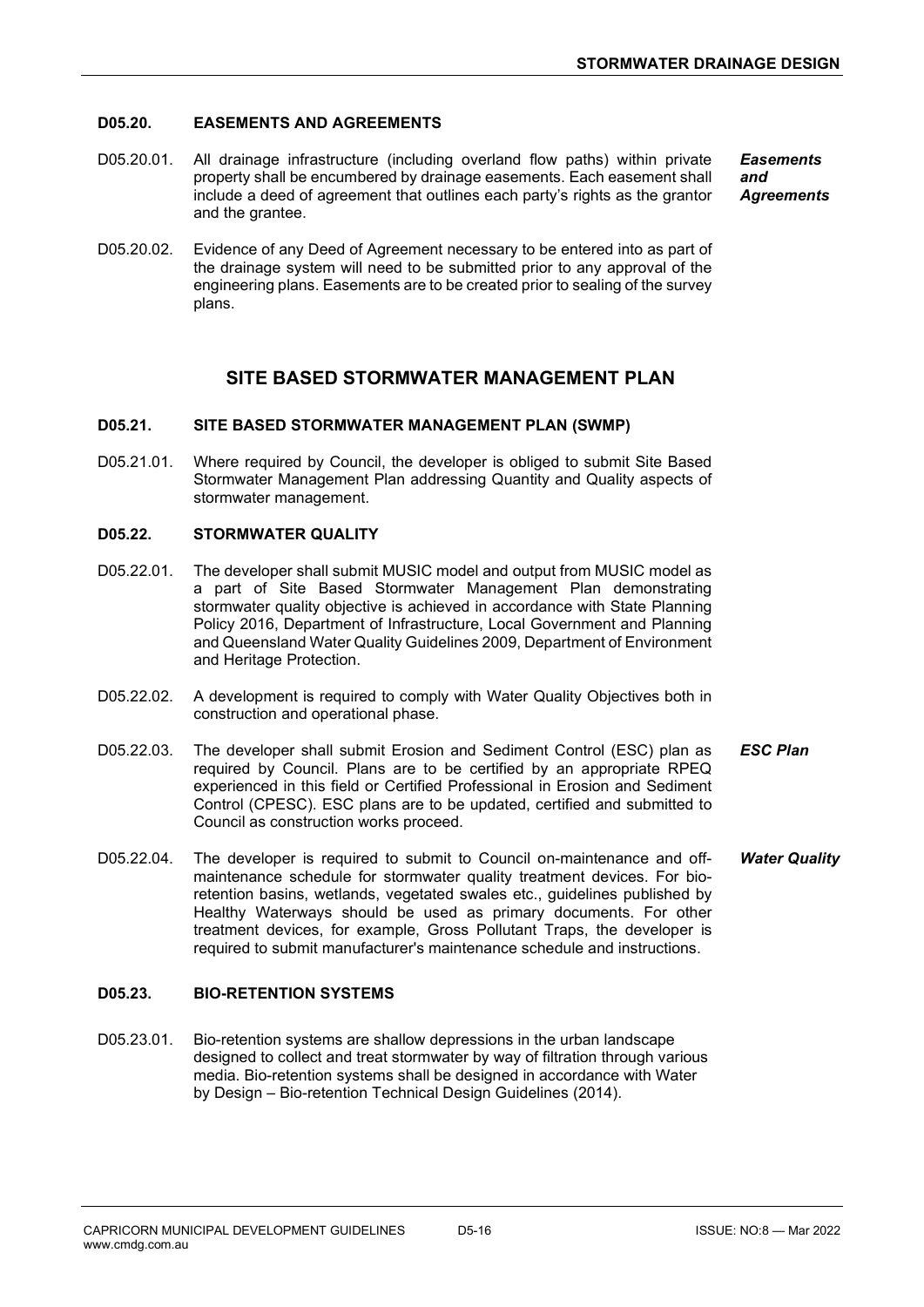## D05.24. VEGETATED STORMWATER ASSETS

- D05.24.01. All proposed vegetated stormwater assets (swales, bio-retention systems, constructed wetlands and sediment basins etc.) are to be designed to allow for efficient and effective maintenance. Refer to Water by Design - Maintaining Vegetated Stormwater Assets (2012) for typical maintenance activities.
- D05.24.02. An inspection and maintenance schedule shall be prepared and submitted for approval by Council. The Inspection and Maintenance Schedule should detail the following:
	- a) Inspection Frequency
	- b) What is to be inspected
	- c) Normal maintenance procedures (removal of sediment build up, clearing of trash racks etc.)
	- d) Frequency of maintenance procedures

Consultation with Council shall be carried out to determine acceptable inspection and maintenance frequencies once Contractor defects liability periods have expired.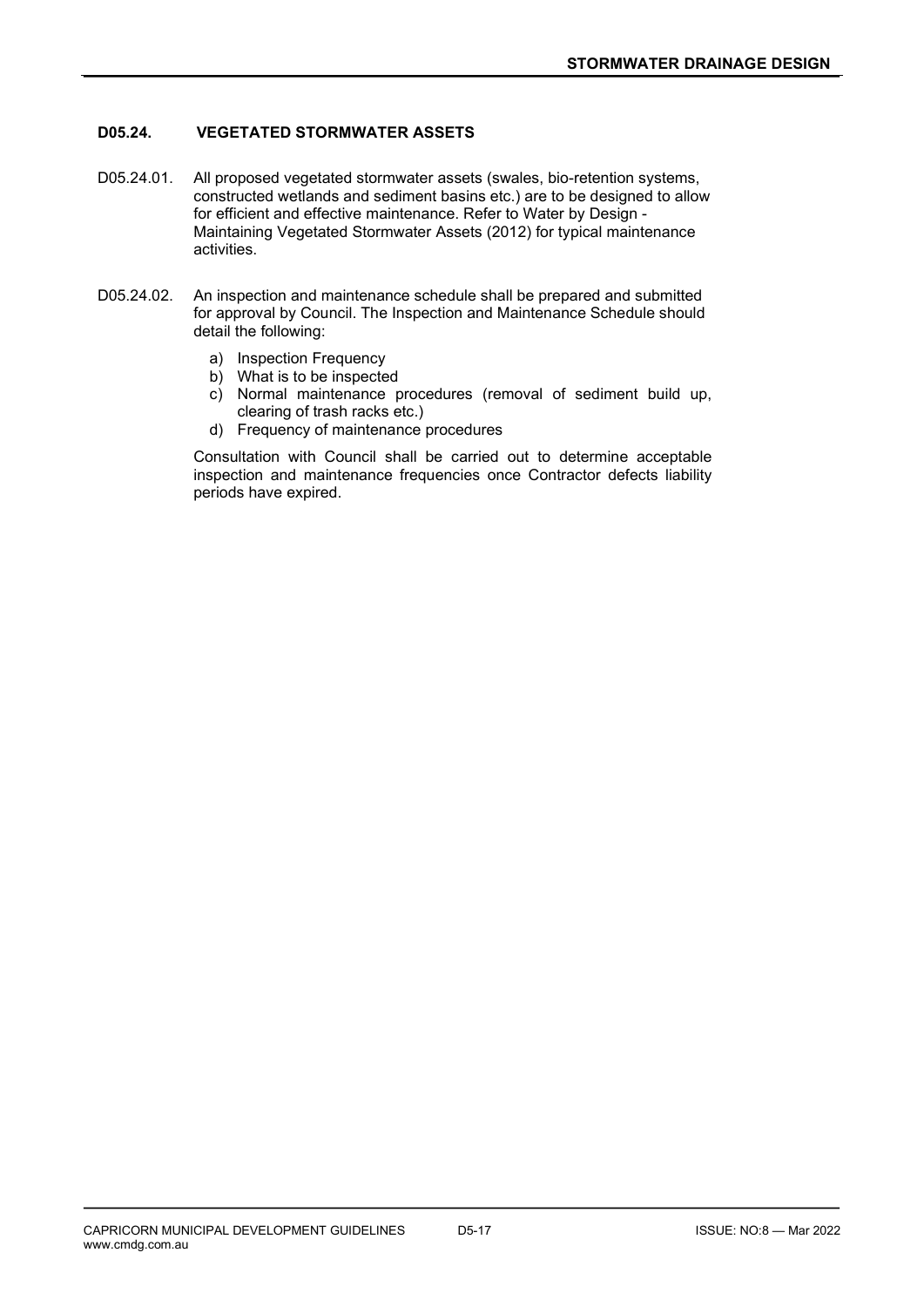## ANNEXURE D05A

#### Table D05.22.1 - Core functional bio-retention plant species - Gladstone Regional Council

| <b>Species Name</b>      | <b>Common Name</b>            | Type <sup>3</sup>        | Region     |
|--------------------------|-------------------------------|--------------------------|------------|
| Carex Appressa           | <b>Tall Sedge</b>             | Groundcover Sedge        | ST, WT     |
| Ficinia Nodosa           | Knobby Club-Sedge             | Groundcover Sedge        | <b>ST</b>  |
| Lepidosperma Laterale    | Variable Sword-Sedge          | Groundcover Sedge        | All        |
| Lomandra Hystrix         | <b>River Mat-Rush</b>         | Groundcover Herb         | ST, DT, WT |
| Lomandra Longifolia      | Spiny-Headed Mat-Rush         | Groundcover Herb         | All        |
| Lomandra Leucocephala    | <b>Woolly Mat-Rush</b>        | Groundcover Herb         | DT, A      |
| Poa Labillardierei       | <b>Common Tussock Grass</b>   | <b>Groundcover Grass</b> | ST, A      |
| <b>Themeda Australis</b> | Kangaroo Grass                | <b>Groundcover Grass</b> | All        |
| Callistemon Sieberi      | <b>River Bottlebrush</b>      | Shrub                    | <b>ST</b>  |
| Leptospermum Liversidgei | Olive Tea-Tree                | Shrub                    | <b>ST</b>  |
| Melaleuca Thymifolia     | Thyme Honey Myrtle            | Shrub                    | ST, DT     |
| <b>Banksia Robur</b>     | Swamp Banksia                 | <b>Small Tree</b>        | <b>ST</b>  |
| Melaleuca Linariifolia   | Flax-Leaved Paperbark         | <b>Small Tree</b>        | <b>ST</b>  |
| Melaleuca Viridiflora    | <b>Broad Leaved Tea-Tree</b>  | <b>Small Tree</b>        | ST, WT, DT |
| Casuarina Glauca         | Swamp Oak                     | <b>Tree</b>              | ST, WT, DT |
| Casuarina Cunninghamiana | <b>River Sheoak</b>           | <b>Tree</b>              | <b>ST</b>  |
| Lophostemon Suaveolens   | Swamp Mahogany                | <b>Tree</b>              | ST, WT, DT |
| Melaleuca Bracteata      | <b>Black Tea-Tree</b>         | <b>Tree</b>              | ST, WT, DT |
| Melaleuca Quinquenervia  | <b>Broad-Leaved Paperbark</b> | <b>Tree</b>              | ST, WT, DT |

1. The list of core plant species has been derived from research conducted by FAWB (http://www.monash.edu.au/fawb), its successors, other research organisations and observations of healthy bioretention systems.

2. Pennisetum alopecoroides is strongly self-seeding. Local authority advice should be sought regarding its use

3. WT = wet tropics; DT = dry tropics; ST = subtropics; A = aridzones; All = occurs in all regions.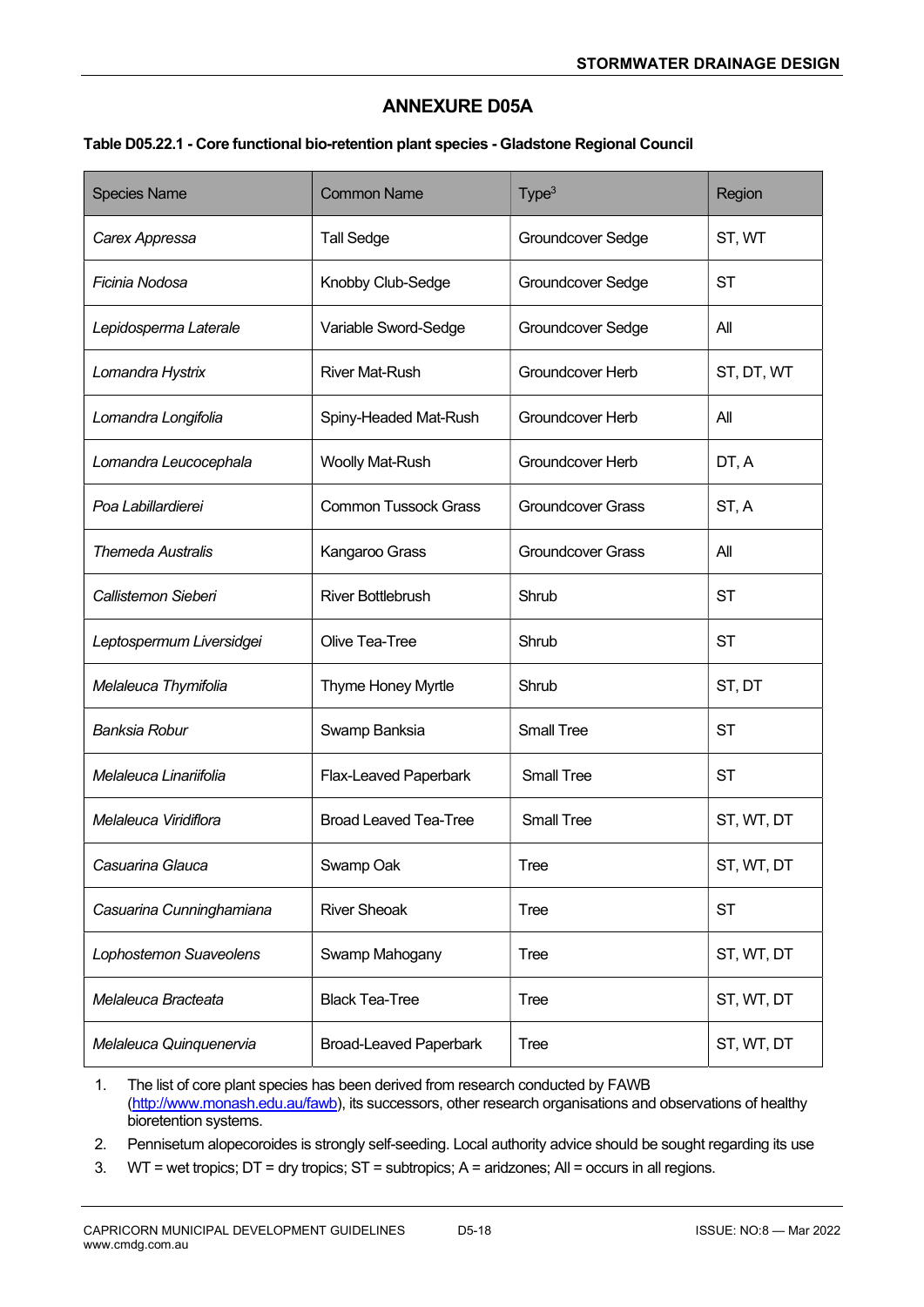| <b>Supplementary Species</b> | <b>Common Name</b>          | <b>Type</b>              | Region <sup>2</sup> |
|------------------------------|-----------------------------|--------------------------|---------------------|
| Cymbopogon Refractus         | <b>Barbed Wire Grass</b>    | <b>Groundcover Grass</b> | DT, WT, ST          |
| Fimbristylis Dichotoma       | <b>Common Fringe Sedge</b>  | Groundcover Sedge        | All                 |
| Fimbristylis Ferruginea      | <b>Rusty Fringe Sedge</b>   | Groundcover Sedge        | All                 |
| Fimbristylis Tristachya      | Fimbry                      | Groundcover Sedge        | DT, WT, ST          |
| Fuirena Umbellata            | Yefen                       | Groundcover Sedge        | DT, WT, ST          |
| Gahnia Aspera                | Saw Sedge                   | Groundcover Sedge        | ST, WT, DT          |
| Gahnia Seiberiana            | Red-Fruit Saw-Sedge         | Groundcover Sedge        | ST, WT, DT          |
| Juncus Polyanthemus          | <b>Striated Rush</b>        | Groundcover Sedge        | DT, WT, ST          |
| Juncus Usitatus              | <b>Common Rush</b>          | Groundcover Sedge        | DT, WT, ST          |
| Lomandra Confertifolia       | Dwarf Mat Rush              | Groundcover Sedge        | <b>ST</b>           |
| Rhynchospora Corymbosa       | Matamat                     | Groundcover Sedge        | All                 |
| Alphitonia Excelsa           | <b>Red Ash</b>              | Shrub                    | All                 |
| <b>Austromyrtus Dulcis</b>   | Midgen Berry                | Shrub                    | <b>ST</b>           |
| Breynia Oblongifolia         | False Coffee Bush           | Shrub                    | All                 |
| Cordyline Manners-Suttoniae  | <b>Giant Palm Lily</b>      | Shrub                    | ST, WT              |
| Hibiscus Heterophyllus       | Native Rosella              | Shrub                    | DT, WT, ST          |
| Leptospermum Polygalifolium  | <b>Wild May</b>             | Shrub                    | DT, WT, ST          |
| Melastoma Malabathricum      | <b>Blue Tongue</b>          | Shrub                    | ST, WT              |
| Myoporum Acuminatum          | Coastal Boobialla           | Shrub                    | All                 |
| Xanthorrhoea Fulva           | Swamp Grass Tree            | Shrub                    | <b>ST</b>           |
| Casuarina Equisetifolia      | Coast She Oak               | <b>Tree</b>              | DT, WT, ST          |
| Callistemon Viminalis        | <b>Weeping Bottle Brush</b> | <b>Tree</b>              | All                 |

## Table D05.22.1 - Supplementary bio-retention plant species - Gladstone Regional Council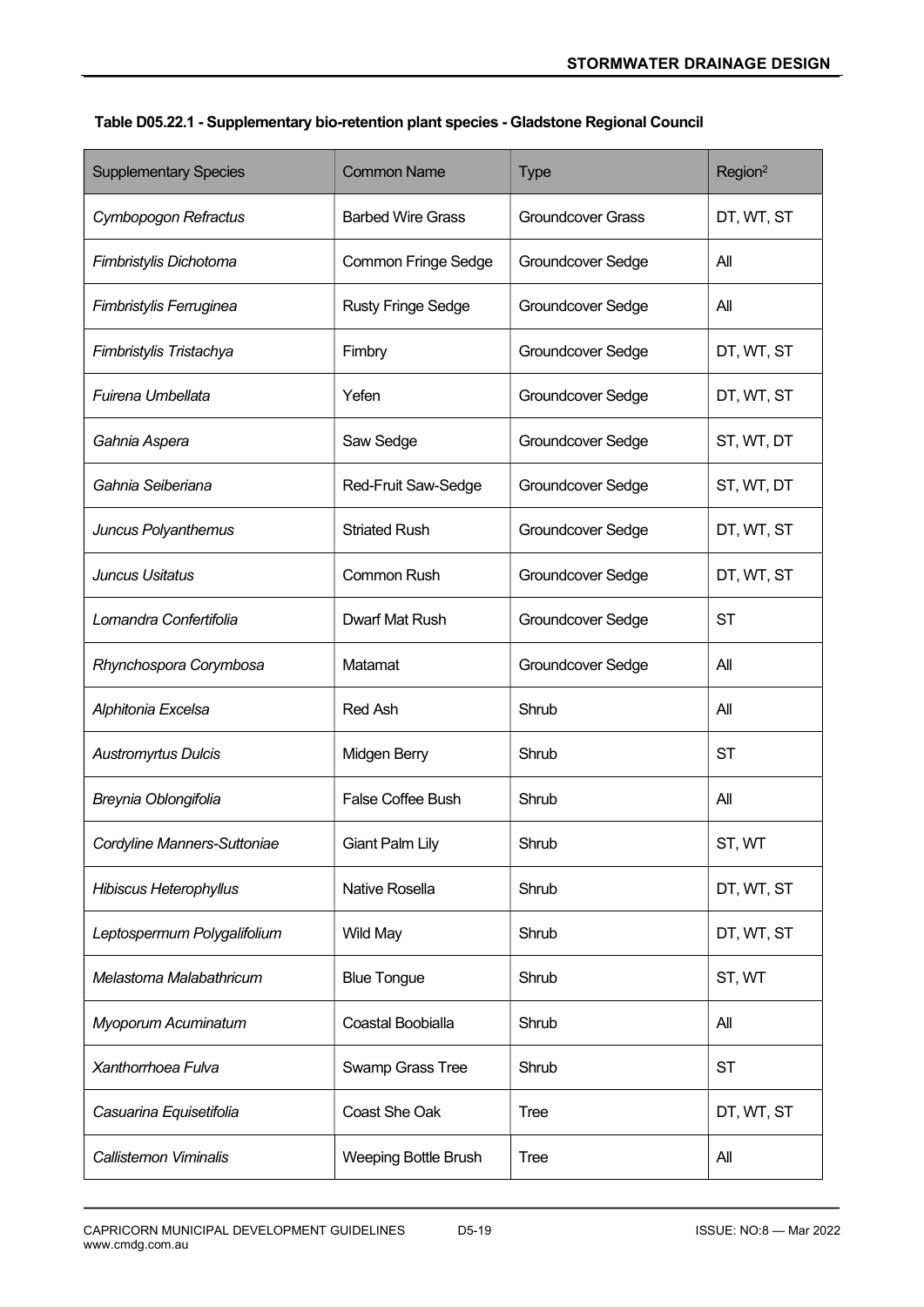| Chionanthus Ramiflora            | <b>Native Olive</b>          | <b>Tree</b>       | DT, WT, ST |
|----------------------------------|------------------------------|-------------------|------------|
| Corymbia Tesselaris              | Moreton Bay Ash              | <b>Tree</b>       | DT, WT, ST |
| <b>Cupaniopsis Anacardioides</b> | <b>Beach Tuckeroo</b>        | Tree              | DT, WT, ST |
| Eucalyptus Tereticornis          | <b>River Blue Gum</b>        | Tree              | DT, WT, ST |
| Eugenia Reinwardtiana            | Cedar Bay Cherry             | Tree              | DT, WT, ST |
| Livistona Decora                 | Weeping Cabbage Palm         | Tree              | DT, ST     |
| Melaleuca Dealbata               | <b>Blue Leaved Paperbark</b> | Tree              | DT, WT, ST |
| Waterhousea Floribunda           | <b>Weeping Lily-Pily</b>     | Tree              | <b>ST</b>  |
| <b>Bothriochloa Pertusa</b>      | <b>Indian Couch</b>          | Turf <sup>1</sup> | DT, ST     |
| Paspalum Distichum               | <b>Water Couch</b>           | Turf <sup>1</sup> | DT, ST     |
| Paspalum Vaginatum               | Salt Water Couch             | Turf <sup>1</sup> | DT, ST, WT |
| Sporobolus Virginicus            | <b>Marine Couch</b>          | Turf <sup>1</sup> | DT, WT, ST |
| Zoysia Macrantha                 | Zoysia                       | Turf <sup>1</sup> | <b>ST</b>  |

- 1. Turf species are not as effective at stormwater treatment due to their shallower root systems and shoot length. If there is a landscape amenity objective that is driving the response, then plant with appropriate plant species (avoid dense canopies) for a deeper root distribution.
- 2. WT = wet tropics; DT = dry tropics; ST = subtropics; A = arid zones; All = occurs in all regions.

Planting density

#### PERFORMANCE OUTCOMES

Planting densities must:

- Provide rapid coverage to out-compete weeds
- Have a uniform root zone through the filter media
- Enable bio-retention performance objectives to be met
- Have 90% coverage in two growing seasons

#### RECOMMENDED APPROACH

High plant density in bio-retention systems is beneficial to:

- Facilitate rapid establishment of vegetation cover
- Exclude weeds
- Ensure a uniform root zone throughout the filter media
- Maintain filter media porosity
- Maximise pollutant removal
- Distribute flows evenly across the surface of the bio-retention system
- Prevent scour, establishment of preferred flow paths, and re-suspension of deposited sediments.